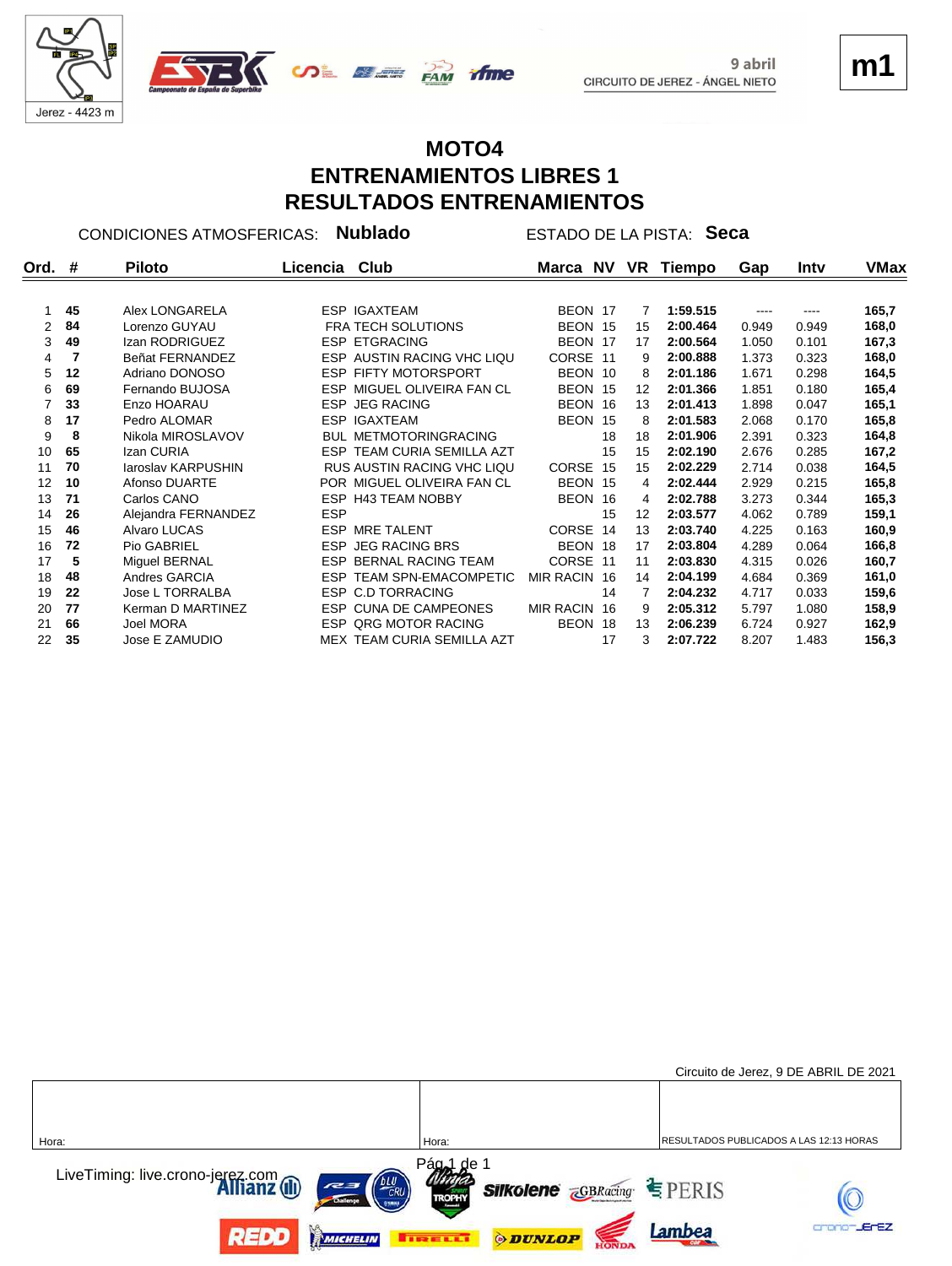



### **VUELTA A VUELTA ENTRENAMIENTOS LIBRES 1 MOTO4**

 $\infty$   $\mathbb{Z}$   $\mathbb{Z}$   $\mathbb{Z}$   $\mathbb{Z}$   $\mathbb{Z}$   $\mathbb{Z}$   $\mathbb{Z}$   $\mathbb{Z}$   $\mathbb{Z}$   $\mathbb{Z}$   $\mathbb{Z}$   $\mathbb{Z}$   $\mathbb{Z}$   $\mathbb{Z}$   $\mathbb{Z}$   $\mathbb{Z}$   $\mathbb{Z}$   $\mathbb{Z}$   $\mathbb{Z}$   $\mathbb{Z}$   $\mathbb{Z}$   $\mathbb{Z}$   $\mathbb{Z}$   $\mathbb{Z}$ 

| <b>Vuelta</b>  | 5                     | $\overline{7}$       | 8                     | 10                   | 12                   | 17                    | 22                   | 26                   | 33                   | 35                   | 45        | 46        |
|----------------|-----------------------|----------------------|-----------------------|----------------------|----------------------|-----------------------|----------------------|----------------------|----------------------|----------------------|-----------|-----------|
| 1              | 2:15.917              | 2:13.090             | 2:29.051              | 2:12.601             | 2:11.199             | 2:12.510              | 2:29.879             | 2:14.567             | 2:12.998             | 2:20.333             | 2:18.516  | 2:26.914  |
| 2              | 2:05.689              | 2:02.458             | 2:07.180              | 2:02.818             | 2:03.570             | 2:02.029              | 2:07.498             | 2:05.462             | 2:05.941             | 2:08.430             | 2:02.563  | 2:07.899  |
| 3              | PIT EXIT              | 2:02.457             | 2:05.771              | 2:02.570             | 2:02.823             | 2:02.472              | 2:05.868             | 2:04.732             | 2:03.838             | 2:07.722*            | 2:01.809  | 2:05.087  |
| 4              | 2:15.253              | 2:02.213             | 2:05.685              | 2:02.444*            | PIT EXIT             | 2:02.054              | 2:05.140             | 2:04.190             | 2:03.378             | 2:09.353             | 2:00.800  | 2:04.386  |
| 5              | 2:05.768              | 2:02.660             | 2:05.120              | 2:04.097             | 2:06.085             | 2:02.035              | 2:04.923             | 2:04.263             | 2:03.990             | 2:08.390             | 2:00.512  | 2:04.436  |
| 6              | PIT EXIT              | PIT EXIT             | PIT EXIT              | 2:02.535             | 2:01.498             | PIT EXIT              | 2:04.600             | 2:03.596             | 2:03.892             | 2:09.674             | 2:00.105  | 2:04.990  |
| $\overline{7}$ | 2:11.062              | 2:09.041             | 2:11.697              | 2:02.639             | 2:01.220             | 2:05.877              | 2:04.232*            | 2:04.150             | 2:03.505             | PIT EXIT             | 1:59.515* | 2:05.064  |
| 8              | 2:05.173              | 2:01.350             | 2:05.107              | 2:02.780             | 2:01.186*            | 2:01.583*             | 2:05.143             | PIT EXIT             | 2:03.393             | 2:19.430             | PIT EXIT  | PIT EXIT  |
| 9              | 2:06.876              | 2:00.888*            | 2:06.140              | 2:02.688             | 2:01.245             | 2:01.949              | PIT EXIT             | 2:14.259             | 2:03.135             | 2:09.773             | 2:06.531  | 2:24.771  |
| 10             | 2:05.498              | PIT EXIT             | 2:04.419              | PIT EXIT             | PIT EXIT             | 2:02.200              | PIT EXIT             | 2:04.071             | PIT EXIT             | 2:09.088             | 2:00.691  | 2:13.173  |
| 11             | 2:03.830*             | 2:10.046             | 2:04.117              | PIT EXIT             |                      | 2:02.345              | 2:14.232             | 2:03.920             | 2:09.634             | 2:08.518             | 2:00.078  | 2:05.002  |
| 12             |                       |                      | 2:03.550              | 2:07.577             |                      | 2:09.724              | 2:05.810             | 2:03.577*            | 2:03.287             | 2:08.835             | 1:59.562  | 2:04.429  |
| 13             |                       |                      | 2:02.821              | 2:03.817             |                      | 2:05.031              | 2:04.996             | 2:04.563             | 2:01.413*            | 2:09.195             | 1:59.908  | 2:03.740* |
| 14             |                       |                      | 2:02.795              | 2:02.731             |                      | 2:02.239              | 2:04.893             | 2:04.772             | 2:02.374             | 2:10.206             | 2:00.127  | 2:05.405  |
| 15             |                       |                      | 2:02.875              | 2:02.532             |                      | 2:02.073              |                      | 2:03.971             | 2:01.567             | 2:09.785             | 2:00.210  |           |
| 16             |                       |                      | 2:02.606              |                      |                      |                       |                      |                      | 2:01.529             | 2:09.664             | 1:59.978  |           |
| 17             |                       |                      | 2:02.217              |                      |                      |                       |                      |                      |                      | 2:11.497             | 1:59.776  |           |
| <u>18</u>      |                       |                      | 2:01.906*             |                      |                      |                       |                      |                      |                      |                      |           |           |
|                |                       |                      |                       |                      |                      |                       |                      |                      |                      |                      |           |           |
|                |                       |                      |                       |                      |                      |                       |                      |                      |                      |                      |           |           |
| <b>Vuelta</b>  | 48                    | 49                   | 65                    | 66                   | 69                   | 70                    | 71                   | 72                   | 77                   | 84                   |           |           |
| 1              | 2:17.303              | 2:14.730             | 2:18.606              | 2:21.833             | 2:13.034             | 2:21.532              | 2:15.131             | 2:20.594             | 2:16.182             | 2:13.660             |           |           |
| $\overline{2}$ | 2:06.137              | 2:02.623             | 2:06.736              | 2:09.299             | 2:02.371             | 2:08.195              | 2:03.181             | 2:08.092             | 2:07.827             | 2:04.313             |           |           |
| 3              | 2:05.158              | 2:00.927             | 2:05.985              | 2:08.185             | 2:02.618             | 2:05.206              | 2:02.890             | 2:07.104             | 2:06.782             | 2:02.469             |           |           |
| 4              | 2:05.071              | 2:02.057             | 2:04.933              | 2:07.897             | 2:02.281             | 2:03.841              | 2:02.788*            | 2:05.529             | 2:06.952             | 2:02.086             |           |           |
| 5              | 2:05.315              | 2:02.493             | 2:04.599              | 2:07.643             | 2:02.058             | 2:03.652              | 2:03.040             | 2:05.831             | 2:07.531             | 2:01.553             |           |           |
| 6              | 2:04.586              | 2:08.112             | 2:03.508              | 2:07.632             | 2:08.681             | 2:03.446              | 2:03.201             | 2:07.351             | 2:05.899             | 2:01.015             |           |           |
| 7              | PIT EXIT              | 2:03.278             | 2:03.681              | 2:07.323             | 2:01.925             | 2:03.704              | 2:03.397             | 2:04.738             | 2:06.285             | 2:01.055             |           |           |
| 8              | 2:22.412              | 2:02.941             | PIT EXIT              | 2:07.608             | PIT EXIT             | PIT EXIT              | 2:03.183             | 2:04.452             | 2:07.155             | 2:06.898             |           |           |
| 9              | 2:06.202              | PIT EXIT             | 2:10.192              | 2:07.054             | 2:13.229             | 2:12.825              | PIT EXIT             | 2:04.745             | 2:05.312*            | PIT EXIT             |           |           |
| 10             | 2:13.216              | 2:15.536             | 2:03.578              | 2:07.622             | PIT EXIT             | 2:04.127              | 2:09.641             | 2:05.559             | 2:06.135             | 2:07.677             |           |           |
| <u>11</u>      | 2:10.637              | PIT EXIT             | 2:03.976              | 2:07.213             | 2:12.742             | 2:03.142              | 2:03.773             | PIT EXIT             | PIT EXIT             | 2:01.346             |           |           |
| 12             | 2:11.799              | 2:09.306             | 2:03.654              | 2:07.616             | 2:01.366*            | 2:03.316              | 2:03.816             | 2:16.634             | 2:15.755             | 2:01.275             |           |           |
| 13             | 2:04.250              | 2:01.480             | 2:02.838              | 2:06.239*            | 2:01.413             | 2:03.202              | 2:04.003             | 2:05.834             | 2:06.361             | 2:00.601<br>2:00.694 |           |           |
| 14             | 2:04.199*<br>2:04.443 | 2:01.707<br>2:06.881 | 2:03.543<br>2:02.190* | 2:07.290<br>2:06.823 | PIT EXIT<br>2:10.583 | 2:02.608<br>2:02.229* | 2:06.025<br>2:03.158 | 2:05.459<br>2:05.657 | 2:05.727<br>2:05.736 | 2:00.464*            |           |           |
| 15             | 2:04.863              | 2:00.894             |                       | 2:06.969             |                      |                       | 2:06.125             | 2:05.356             | 2:05.441             |                      |           |           |
| 16<br>17       |                       | 2:00.564*            |                       | 2:07.205             |                      |                       |                      | 2:03.804*            |                      |                      |           |           |



crono-JErEZ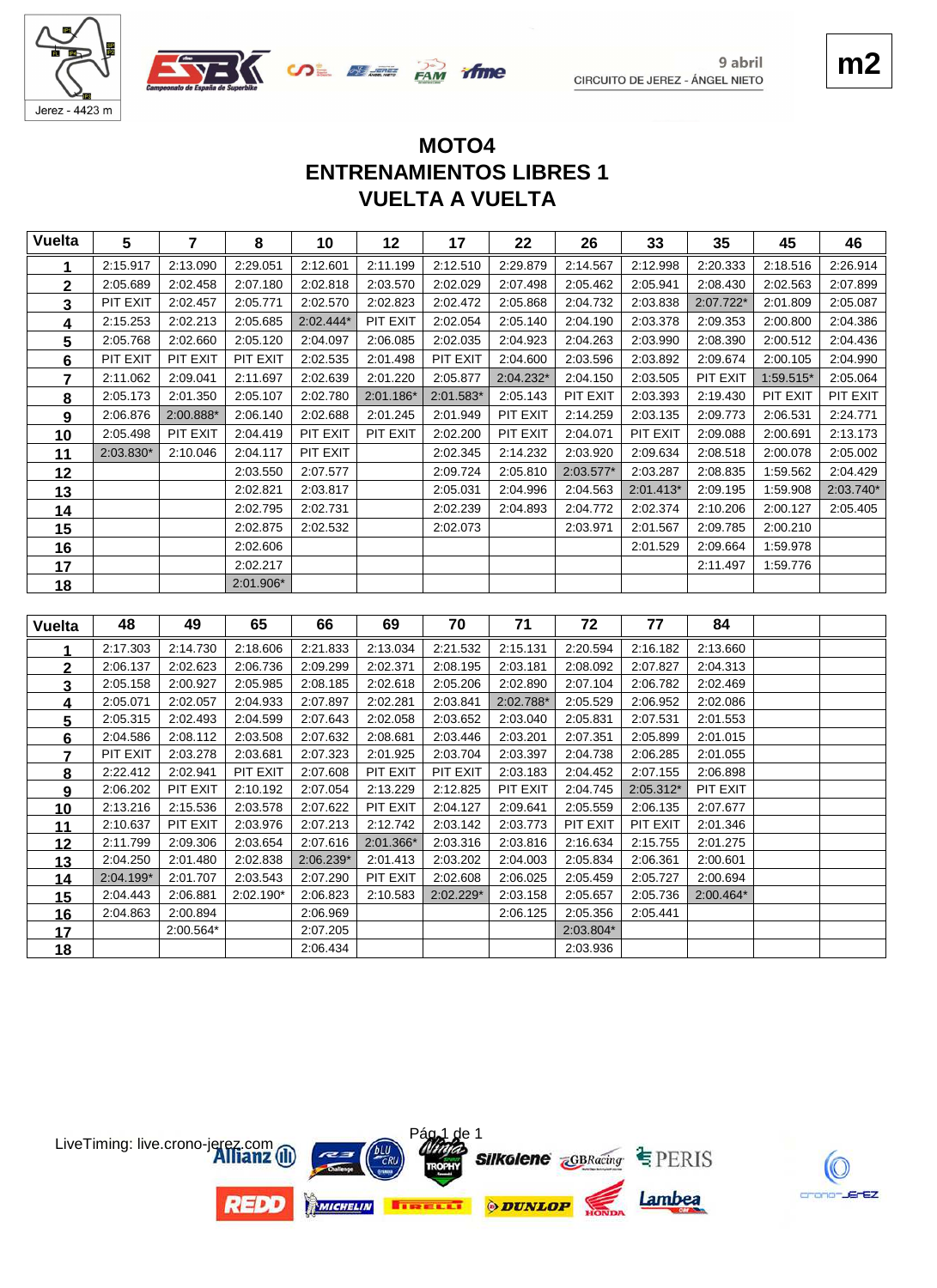



**if me** 

**SALE OF THE PAM** 

| <b>Número</b> |                                    |                  | 5                           |                  | 7                           |                  | 8                                |                  | 10                   |                  | 12                        |                  | 17                   |                  | 22                   |
|---------------|------------------------------------|------------------|-----------------------------|------------------|-----------------------------|------------------|----------------------------------|------------------|----------------------|------------------|---------------------------|------------------|----------------------|------------------|----------------------|
| Vta           |                                    | Sector           | Vuelta                      | Sector           | Vuelta                      |                  | Sector Vuelta                    | Sector           | Vuelta               |                  | Sector Vuelta             |                  | Sector Vuelta        | Sector           | Vuelta               |
|               |                                    |                  |                             |                  |                             |                  |                                  |                  |                      |                  |                           |                  |                      |                  |                      |
|               | IP <sub>1</sub><br>IP <sub>2</sub> | 38.479<br>20.392 | 38.479<br>58.871            | 38.433<br>19.554 | 38.433<br>57.987            | 46.824<br>20.611 | 46.824<br>1:07.435               | 37.669<br>19.294 | 37.669<br>56.963     | 36.213<br>19.999 | 36.213<br>56.212          | 38.162<br>19.469 | 38.162<br>57.631     | 43.880<br>24.829 | 43.880<br>1:08.709   |
| $\mathbf 1$   | IP <sub>3</sub>                    | 37.075           | 1:35.946                    | 36.509           | 1:34.496                    | 38.938           | 1:46.373                         | 36.205           | 1:33.168             | 36.135           | 1:32.347                  | 36.562           | 1:34.193             | 40.482           | 1:49.191             |
|               | IP4                                | 23.179           | 1:59.125                    | 22.304           | 1:56.800                    |                  | 23.367 2:09.740                  | 22.415           | 1:55.583             | 22.504           | 1:54.851                  | 22.262           | 1:56.455             | 23.960           | 2:13.151             |
|               | FL                                 | 16.793           | 2:15.917                    |                  | 16.290 2:13.090             | 19.312           | 2:29.051                         | 17.018           | 2:12.601             | 16.348           | 2:11.199                  | 16.055           | 2:12.510             |                  | 16.728 2:29.879      |
|               | IP <sub>1</sub>                    | 30.685           | 30.685                      | 29.888           | 29.888                      | 31.094           | 31.094                           | 29.997           | 29.997               | 30.004           | 30.004                    | 29.800           | 29.800               | 31.031           | 31.031               |
|               | IP <sub>2</sub>                    | 19.338           | 50.023                      | 18.859           | 48.747                      | 19.423           | 50.517                           | 18.996           | 48.993               | 19.052           | 49.056                    | 18.928           | 48.728               | 19.788           | 50.819               |
| $\mathbf{2}$  | IP <sub>3</sub>                    | 36.365           | 1:26.388                    |                  | 35.506 1:24.253             | 36.967           | 1.27.484                         | 35.644           | 1:24.637             | 35.588           | 1:24.644                  | 35.275           | 1:24.003             | 36.561           | 1:27.380             |
|               | IP4                                | 22.817           | 1:49.205                    | 22.143           | 1:46.396                    | 23.220           | 1:50.704                         | 21.909           | 1:46.546             | 22.774           | 1:47.418                  | 21.958           | 1:45.961             | 22.851           | 1:50.231             |
|               | FL                                 | 16.484           | 2:05.689                    |                  | 16.063 2:02.458             | 16.476           | 2:07.180                         | 16.272           | 2:02.818             | 16.152           | 2:03.570                  | 16.068           | 2:02.029             |                  | 17.267 2:07.498      |
|               | IP1                                | 30.540           | 30.540                      | 29.799           | 29.799                      | 30.835           | 30.835                           | 29.648           | 29.648               | 29.779           | 29.779                    | 29.874           | 29.874               | 30.777           | 30.777               |
|               | IP <sub>2</sub>                    | 19.358           | 49.898                      | 19.007           | 48.806                      | 19.347           | 50.182                           | 18.761           | 48.409               | 19.242           | 49.021                    | 18.915           | 48.789               | 19.635           | 50.412               |
| $\mathbf{3}$  | IP <sub>3</sub>                    |                  | 36.103 1:26.001             |                  | 35.535 1:24.341             | 36.687           | 1:26.869                         | 35.331           | 1:23.740             | 35.409           | 1:24.430                  |                  | 35.418 1:24.207      | 36.328           | 1:26.740             |
|               | IP4                                | 23.143           | 1:49.144                    | 22.007           | 1:46.348                    | 22.600           | 1:49.469                         | 22.108           | 1:45.848             | 22.190           | 1:46.620                  | 22.210           | 1:46.417             | 22.663           | 1:49.403             |
|               | FL                                 |                  | 8:22.30 PIT EXIT            |                  | 16.109 2:02.457             |                  | 16.302 2:05.771                  | 16.722           | 2:02.570             | 16.203           | 2:02.823                  | 16.055           | 2:02.472             | 16.465           | 2:05.868             |
|               | IP1                                | 37.214           | 37.214                      | 29.760           | 29.760                      | 30.714           | 30.714                           | 30.150           | 30.150               | 30.239           | 30.239                    | 29.966           | 29.966               | 30.468           | 30.468               |
| 4             | IP <sub>2</sub>                    | 20.710           | 57.924                      | 19.059           | 48.819                      | 19.378           | 50.092                           | 18.622           | 48.772               | 19.196           | 49.435                    | 18.768           | 48.734               | 19.550           | 50.018               |
|               | IP <sub>3</sub><br>IP4             | 37.677           | 1:35.601                    |                  | 35.342 1:24.161<br>1:46.281 | 36.808<br>22.551 | 1:26.900                         | 35.496<br>22.011 | 1:24.268             | 35.858<br>22.971 | 1:25.293<br>1:48.264      | 35.279           | 1:24.013             | 35.938<br>22.939 | 1:25.956<br>1:48.895 |
|               | FL                                 | 23.093           | 1:58.694<br>16.559 2:15.253 | 22.120           | 15.932 2:02.213             |                  | 1:49.451<br>16.234 2:05.685      | 16.165           | 1:46.279<br>2:02.444 |                  | 2:31.60 PIT EXIT          | 22.210<br>15.831 | 1:46.223<br>2:02.054 |                  | 16.245 2:05.140      |
|               | IP <sub>1</sub>                    | 30.540           | 30.540                      | 29.847           | 29.847                      | 30.451           | 30.451                           | 30.276           | 30.276               | 34.036           | 34.036                    | 29.576           | 29.576               | 30.513           | 30.513               |
|               | IP <sub>2</sub>                    | 19.573           | 50.113                      | 19.097           | 48.944                      | 19.301           | 49.752                           | 19.448           | 49.724               | 18.890           | 52.926                    | 19.133           | 48.709               | 19.562           | 50.075               |
| 5             | IP <sub>3</sub>                    | 36.213           | 1:26.326                    |                  | 35.563 1:24.507             | 36.603           | 1:26.355                         | 36.202           | 1:25.926             | 35.150           | 1:28.076                  | 35.448           | 1:24.157             | 35.885           | 1:25.960             |
|               | IP4                                | 22.652           | 1:48.978                    | 22.131           | 1:46.638                    | 22.495           | 1:48.850                         | 22.172           | 1:48.098             | 21.917           | 1:49.993                  | 21.979           | 1:46.136             | 22.741           | 1:48.701             |
|               | FL                                 |                  | 16.790 2:05.768             |                  | 16.022 2:02.660             |                  | 16.270 2:05.120                  | 15.999           | 2:04.097             |                  | 16.092 2:06.085           | 15.899           | 2:02.035             |                  | 16.222 2:04.923      |
|               | $\overline{IP1}$                   | 30.656           | 30.656                      | 30.025           | 30.025                      | 30.520           | 30.520                           | 30.128           | 30.128               | 29.707           | 29.707                    | 30.061           | 30.061               | 30.267           | 30.267               |
|               | IP <sub>2</sub>                    | 19.601           | 50.257                      | 19.083           | 49.108                      | 19.313           | 49.833                           | 18.873           | 49.001               | 18.943           | 48.650                    | 19.148           | 49.209               | 19.400           | 49.667               |
| 6             | IP <sub>3</sub>                    | 36.129           | 1:26.386                    |                  | 35.631 1:24.739             | 36.501           | 1:26.334                         | 35.388           | 1:24.389             | 35.000           | 1:23.650                  | 39.924           | 1:29.133             | 35.888           | 1:25.555             |
|               | IP4                                | 23.144           | 1:49.530                    |                  | 22.482 1:47.221             | 23.519           | 1:49.853                         | 22.036           | 1:46.425             | 21.818           | 1:45.468                  | 23.622           | 1:52.755             | 22.742           | 1:48.297             |
|               | FL                                 |                  | 9:16.60 PIT EXIT            |                  | 12:10.7 PIT EXIT            |                  | 2:20.78 PIT EXIT                 | 16.110           | 2:02.535             | 16.030           | 2:01.498                  |                  | 9:53.91 PIT EXIT     |                  | 16.303 2:04.600      |
|               | IP1                                | 35.349           | 35.349                      | 36.054           | 36.054                      | 36.552           | 36.552                           | 29.915           | 29.915               | 29.473           | 29.473                    | 34.033           | 34.033               | 30.443           | 30.443               |
| 7             | IP <sub>2</sub>                    | 19.618           | 54.967                      | 19.404           | 55.458                      | 19.677           | 56.229                           | 18.820           | 48.735               | 18.860           | 48.333                    | 19.191           | 53.224               | 19.335           | 49.778               |
|               | IP3                                | 36.535           | 1:31.502                    | 35.472           | 1:30.930                    | 36.671           | 1:32.900                         | 35.370           | 1:24.105             | 34.945           | 1:23.278                  | 35.063           | 1:28.287             | 35.795           | 1:25.573             |
|               | IP4<br>FL                          | 22.822           | 1:54.324                    | 22.116           | 1:53.046                    | 22.557           | 1:55.457                         | 22.206           | 1:46.311             | 21.843           | 1:45.121                  | 21.819           | 1:50.106             | 22.497           | 1:48.070             |
|               | IP1                                | 30.347           | 16.738 2:11.062<br>30.347   | 29.678           | 15.995 2:09.041<br>29.678   | 30.336           | 16.240 2:11.697<br>30.336        | 16.328<br>30.047 | 2:02.639<br>30.047   | 29.506           | 16.099 2:01.220<br>29.506 | 15.771<br>29.718 | 2:05.877<br>29.718   | 16.162<br>30.396 | 2:04.232<br>30.396   |
|               | IP <sub>2</sub>                    | 19.326           | 49.673                      | 19.027           | 48.705                      | 19.279           | 49.615                           | 18.947           | 48.994               | 18.966           | 48.472                    | 19.041           | 48.759               | 19.379           | 49.775               |
| 8             | IP <sub>3</sub>                    | 36.145           | 1:25.818                    |                  | 34.987 1:23.692             | 36.417           | 1:26.032                         | 35.600           | 1:24.594             | 34.896           | 1:23.368                  | 35.040           | 1:23.799             | 36.051           | 1:25.826             |
|               | IP4                                | 22.883           | 1:48.701                    | 21.844           | 1:45.536                    | 22.580           | 1:48.612                         | 22.183           | 1:46.777             | 21.827           | 1:45.195                  | 21.999           | 1:45.798             | 22.710           | 1:48.536             |
|               | FL                                 |                  | 16.473 2:05.173             |                  | 15.814 2:01.350             |                  | 16.495 2:05.107                  | 16.003           | 2:02.780             | 15.991           | 2:01.186                  | 15.785           | 2:01.583             |                  | 16.608 2:05.143      |
|               | IP <sub>1</sub>                    | 30.413           | 30.413                      | 29.243           | 29.243                      | 30.635           | 30.635                           | 29.899           | 29.899               | 29.420           | 29.420                    | 29.762           | 29.762               | 35.190           | 35.190               |
|               | IP <sub>2</sub>                    | 19.138           | 49.551                      | 18.928           | 48.171                      | 19.127           | 49.762                           | 18.906           | 48.805               | 18.992           | 48.412                    | 19.072           | 48.834               | 22.322           | 57.512               |
| 9             | IP <sub>3</sub>                    |                  | 35.644 1:25.195             |                  | 34.983 1:23.154             |                  | 36.964 1:26.726                  |                  | 35.262 1:24.067      | 34.998           | 1:23.410                  |                  | 35.113 1:23.947      |                  | 44.386 1:41.898      |
|               | IP4                                |                  | 22.324 1:47.519             |                  | 21.883 1:45.037             |                  | 22.799 1:49.525                  |                  | 22.306 1:46.373      |                  | 21.891 1:45.301           |                  | 22.134 1:46.081      |                  | 28.056 2:09.954      |
|               | <b>FL</b>                          |                  | 19.357 2:06.876             |                  | 15.851 2:00.888             |                  | 16.615 2:06.140                  |                  | 16.315 2:02.688      |                  | 15.944 2:01.245           |                  | 15.868 2:01.949      |                  | 3:46.01 PIT EXIT     |
|               | IP1                                | 30.490           | 30.490                      | 29.454           | 29.454                      | 30.159           | 30.159                           | 30.392           | 30.392               | 30.495           | 30.495                    | 29.729           | 29.729               | 40.900           | 40.900               |
|               | IP <sub>2</sub>                    | 19.230           | 49.720                      | 18.849           | 48.303                      | 19.269           | 49.428                           | 19.340           | 49.732               | 19.662           | 50.157                    | 18.855           | 48.584               |                  | 20.649 1:01.549      |
| 10            | IP <sub>3</sub>                    |                  | 36.289 1:26.009             |                  | 34.941 1:23.244             |                  | 36.174 1:25.602                  |                  | 36.530 1:26.262      |                  | 36.455 1:26.612           |                  | 35.137 1:23.721      |                  | 42.022 1:43.571      |
|               | IP4                                |                  | 22.681 1:48.690             |                  | 31.602 1:54.846             |                  | 22.546 1:48.148                  |                  | 23.977 1:50.239      |                  | 23.247 1:49.859           |                  | 22.536 1:46.257      |                  | 24.941 2:08.512      |
|               | <b>FL</b>                          |                  | 16.808 2:05.498             |                  | 5:41.22 PIT EXIT            |                  | 16.271 2:04.419                  |                  | $ 7:45.49$ PIT EXIT  |                  | 5:20.84 PIT EXIT          |                  | 15.943 2:02.200      |                  | 1:29.74 PIT EXIT     |
|               | IP1<br>IP <sub>2</sub>             | 30.348<br>19.219 | 30.348<br>49.567            | 39.292<br>18.707 | 39.292<br>57.999            | 30.096<br>19.309 | 30.096<br>49.405                 | 36.075<br>19.089 | 36.075<br>55.164     | 36.165           | 36.165<br>34.307 1:10.472 | 29.799<br>19.166 | 29.799<br>48.965     | 37.841<br>20.214 | 37.841<br>58.055     |
| 11            | IP3                                |                  | 35.568 1:25.135             |                  | 34.504 1:32.503             |                  | 36.159 1:25.564                  |                  | 35.583 1:30.747      |                  |                           |                  | 35.253 1:24.218      |                  | 36.761 1:34.816      |
|               | IP4                                |                  | 22.288 1:47.423             |                  | 21.720 1:54.223             |                  | 22.438 1:48.002                  |                  | 25.384 1:56.131      |                  |                           |                  | 22.205 1:46.423      |                  | 23.063 1:57.879      |
|               | FL                                 |                  | 16.407 2:03.830             |                  | 15.823 2:10.046             |                  | 16.115 2:04.117 1:44.32 PIT EXIT |                  |                      |                  |                           |                  | 15.922 2:02.345      |                  | 16.353 2:14.232      |
|               |                                    |                  |                             |                  |                             |                  |                                  |                  |                      |                  |                           |                  |                      |                  |                      |





**REDO** 



1

 $m$ 



Lambea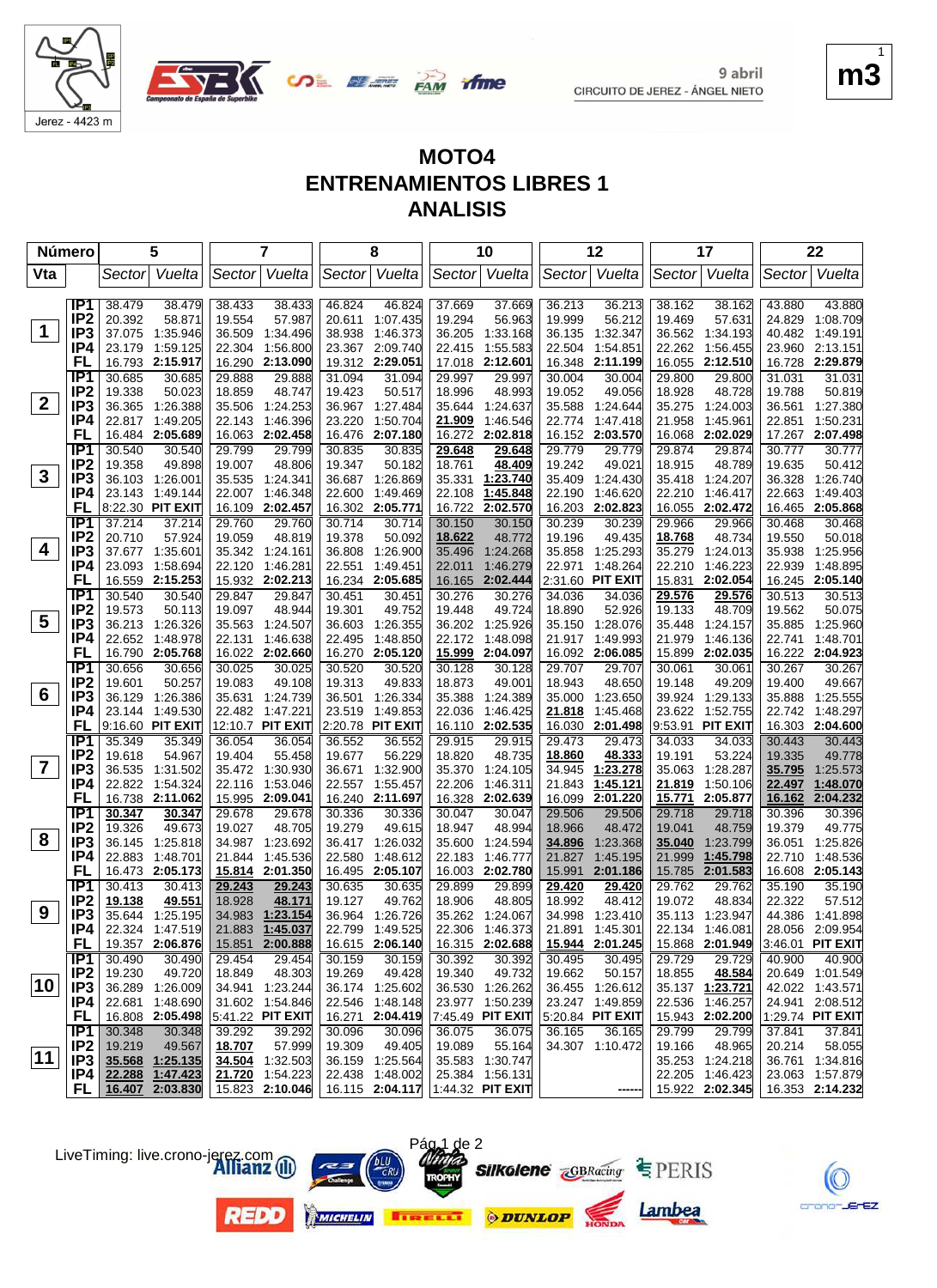

9 abril



### **MOTO4 ENTRENAMIENTOS LIBRES 1 ANALISIS**

| Número |                  | 5                | 7                |                  | 8                         |                  | 10                 |        | 12     |        | 17                        |                  | 22                 |
|--------|------------------|------------------|------------------|------------------|---------------------------|------------------|--------------------|--------|--------|--------|---------------------------|------------------|--------------------|
| Vta    |                  | Vuelta<br>Sector | Sector<br>Vuelta | Sector           | Vuelta                    | Sector           | Vuelta             | Sector | Vuelta | Sector | Vuelta                    | Sector           | Vuelta             |
|        |                  |                  |                  |                  |                           |                  |                    |        |        |        |                           |                  |                    |
|        | IP1              |                  |                  | 30.145           | 30.145                    | 34.154           | 34.154             |        |        | 34.622 | 34.622                    | 30.615           | 30.615             |
| 12     | IP <sub>2</sub>  |                  |                  | 19.151           | 49.296                    | 19.014           | 53.168             |        |        | 19.759 | 54.381                    | 19.675           | 50.290             |
|        | IP <sub>3</sub>  |                  |                  | 35.811           | 1:25.107                  | 35.862           | 1:29.030           |        |        | 36.237 | 1:30.618                  | 36.438           | 1:26.728           |
|        | IP4              |                  |                  | 22.394           | 1:47.501                  | 22.340           | 1:51.370           |        |        | 23.009 | 1:53.627                  | 22.813           | 1:49.541           |
|        | <b>FL</b><br>IP1 |                  |                  | 16.049<br>29.794 | 2:03.550<br>29.794        | 16.207<br>30.522 | 2:07.577<br>30.522 |        |        | 30.264 | 16.097 2:09.724<br>30.264 | 16.269<br>30.320 | 2:05.810<br>30.320 |
|        | IP <sub>2</sub>  |                  |                  | 19.008           | 48.802                    | 19.200           | 49.722             |        |        | 19.292 | 49.556                    | 19.459           | 49.779             |
| 13     | IP <sub>3</sub>  |                  |                  | 35.790           | 1:24.592                  | 35.706           | 1:25.428           |        |        | 37.135 | 1:26.691                  |                  | 36.182 1:25.961    |
|        | IP4              |                  |                  | 22.219           | 1:46.811                  | 22.203           | 1:47.631           |        |        | 22.362 | 1:49.053                  | 22.716           | 1:48.677           |
|        | <b>FL</b>        |                  |                  |                  | 16.010 2:02.821           |                  | 16.186 2:03.817    |        |        |        | 15.978 2:05.031           |                  | 16.319 2:04.996    |
|        | <b>IP1</b>       |                  |                  | 29.821           | 29.821                    | 30.030           | 30.030             |        |        | 29.806 | 29.806                    | 30.400           | 30.400             |
|        | IP <sub>2</sub>  |                  |                  | 18.992           | 48.813                    | 18.897           | 48.927             |        |        | 18.803 | 48.609                    | 19.487           | 49.887             |
| 14     | IP <sub>3</sub>  |                  |                  | 35.723           | 1:24.536                  | 35.523           | 1:24.450           |        |        | 35.146 | 1:23.755                  | 36.077           | 1:25.964           |
|        | IP4              |                  |                  | 22.213           | 1:46.749                  | 22.235           | 1:46.685           |        |        | 22.532 | 1:46.287                  | 22.579           | 1:48.543           |
|        | <b>FL</b>        |                  |                  | 16.046           | 2:02.795                  | 16.047           | 2:02.731           |        |        |        | 15.952 2:02.239           |                  | 16.350 2:04.893    |
|        | IP1              |                  |                  | 29.789           | 29.789                    | 29.851           | 29.851             |        |        | 29.740 | 29.740                    | 30.174           | 30.174             |
|        | IP <sub>2</sub>  |                  |                  | 18.980           | 48.769                    | 19.065           | 48.916             |        |        | 19.032 | 48.772                    | 19.146           | 49.320             |
| 15     | IP <sub>3</sub>  |                  |                  | 35.752           | 1:24.521                  | 35.249           | 1:24.165           |        |        | 35.318 | 1:24.090                  |                  | 35.814 1:25.134    |
|        | IP4              |                  |                  | 22.261           | 1:46.782                  | 22.202           | 1:46.367           |        |        | 22.033 | 1:46.123                  | 23.284           | 1:48.418           |
|        | FL               |                  |                  | 16.093           | 2:02.875                  |                  | 16.165 2:02.532    |        |        |        | 15.950 2:02.073           |                  |                    |
|        | $\overline{IP1}$ |                  |                  | 29.923           | 29.923                    |                  |                    |        |        |        |                           |                  |                    |
| 16     | IP <sub>2</sub>  |                  |                  | 18.853           | 48.776                    |                  |                    |        |        |        |                           |                  |                    |
|        | IP <sub>3</sub>  |                  |                  | 35.716           | 1:24.492                  |                  |                    |        |        |        |                           |                  |                    |
|        | IP4<br><b>FL</b> |                  |                  | 22.040           | 1:46.532                  |                  |                    |        |        |        |                           |                  |                    |
|        | IP1              |                  |                  | 29.790           | 16.074 2:02.606<br>29.790 |                  |                    |        |        |        | -----                     |                  |                    |
|        | IP <sub>2</sub>  |                  |                  | 18.851           | 48.641                    |                  |                    |        |        |        |                           |                  |                    |
| 17     | IP <sub>3</sub>  |                  |                  | 35.506           | 1:24.147                  |                  |                    |        |        |        |                           |                  |                    |
|        | IP4              |                  |                  | 22.059           | 1:46.206                  |                  |                    |        |        |        |                           |                  |                    |
|        | <b>FL</b>        |                  |                  |                  | 16.012 2:02.217           |                  |                    |        |        |        |                           |                  |                    |
|        | IP <sub>1</sub>  |                  |                  | 29.790           | 29.790                    |                  |                    |        |        |        |                           |                  |                    |
|        | IP <sub>2</sub>  |                  |                  | 18.853           | 48.643                    |                  |                    |        |        |        |                           |                  |                    |
| 18     | IP <sub>3</sub>  |                  |                  | 35.333           | 1:23.976                  |                  |                    |        |        |        |                           |                  |                    |
|        | IP4              |                  |                  | 21.913           | 1:45.889                  |                  |                    |        |        |        |                           |                  |                    |
|        | <b>FL</b>        |                  |                  |                  | 16.017 2:01.906           |                  |                    |        |        |        |                           |                  |                    |





 $m$ 1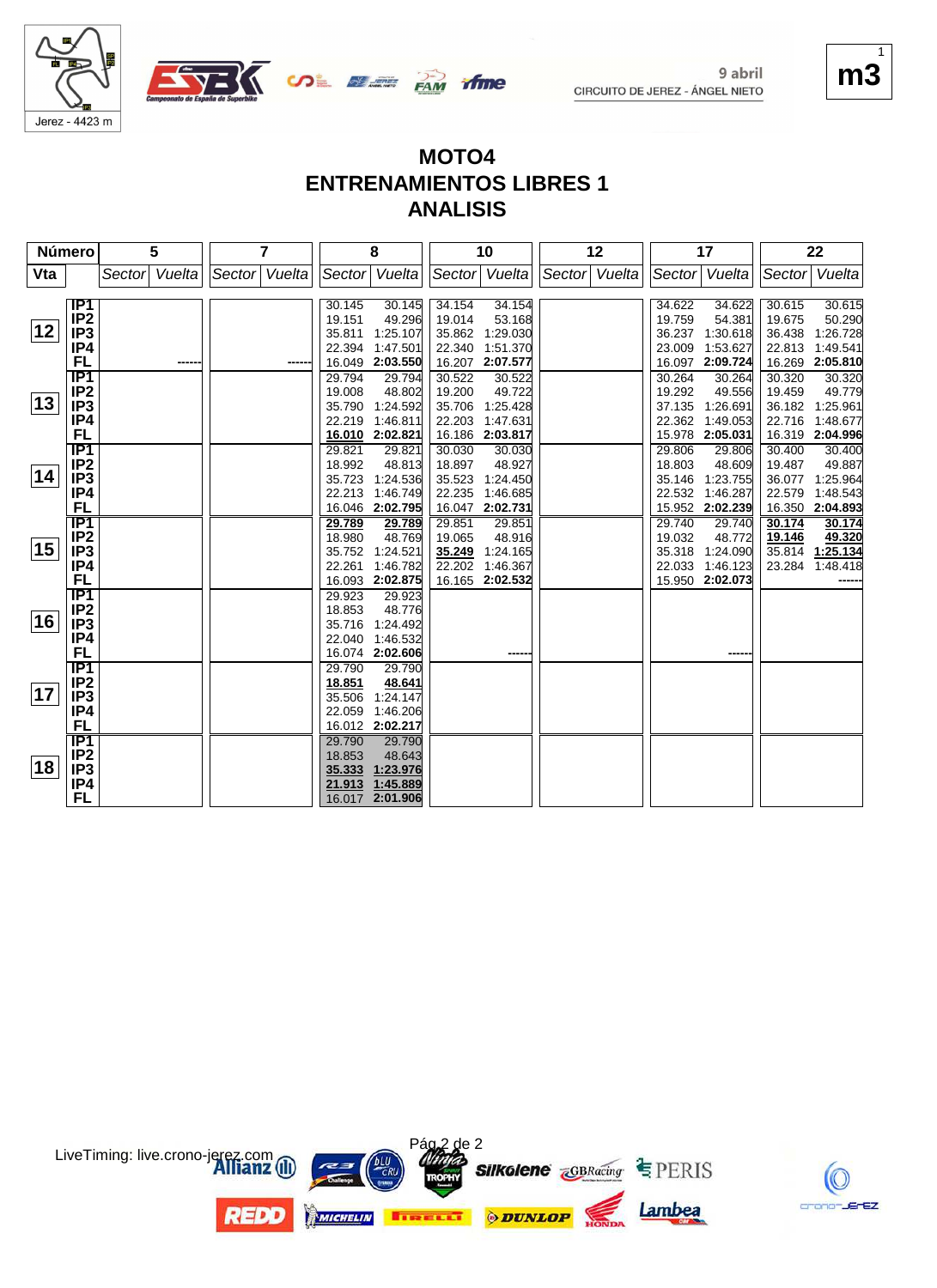



**ifme** 

**UDE BEER PAM** 

|                         | Número                 |                  | 26                        |                  | 33                          |                  | 35                        |                  | 45                        |                  | 46                        |                  | 48                        |                  | 49                          |
|-------------------------|------------------------|------------------|---------------------------|------------------|-----------------------------|------------------|---------------------------|------------------|---------------------------|------------------|---------------------------|------------------|---------------------------|------------------|-----------------------------|
| Vta                     |                        | Sector           | Vuelta                    | Sector           | Vuelta                      |                  | Sector Vuelta             |                  | Sector Vuelta             | Sector           | Vuelta                    |                  | Sector Vuelta             |                  | Sector Vuelta               |
|                         | IP1                    | 36.624           | 36.624                    | 37.116           | 37.116                      | 39.580           | 39.580                    | 39.562           | 39.562                    | 44.813           | 44.813                    | 38.539           | 38.539                    | 39.478           | 39.478                      |
|                         | IP <sub>2</sub>        | 19.832           | 56.456                    | 19.562           | 56.678                      |                  | 20.587 1:00.167           | 21.136           | 1:00.698                  | 21.629           | 1:06.442                  | 21.259           | 59.798                    | 19.777           | 59.255                      |
| 1                       | IP <sub>3</sub>        |                  | 37.354 1:33.810           | 36.667           | 1:33.345                    | 38.252           | 1:38.419                  | 38.124           | 1:38.822                  | 38.676           | 1:45.118                  | 37.726           | 1:37.524                  | 36.759           | 1:36.014                    |
|                         | IP4                    | 24.106           | 1:57.916                  | 22.946           | 1:56.291                    | 24.651           | 2:03.070                  |                  | 23.352 2:02.174           | 24.576           | 2:09.694                  | 23.217           | 2:00.741                  | 22.277           | 1:58.291                    |
|                         | FL                     | 16.651           | 2:14.567                  |                  | 16.707 2:12.998             | 17.263           | 2:20.333                  |                  | 16.342 2:18.516           | 17.220           | 2:26.914                  | 16.563           | 2:17.303                  | 16.439           | 2:14.730                    |
|                         | IP <sub>1</sub>        | 30.631           | 30.631                    | 30.765           | 30.765                      | 31.510           | 31.510                    | 30.132           | 30.132                    | 31.754           | 31.754                    | 30.598           | 30.598                    | 30.259           | 30.259                      |
|                         | IP <sub>2</sub>        | 19.426           | 50.057                    | 19.196           | 49.961                      | 20.009           | 51.519                    | 19.171           | 49.303                    | 19.885           | 51.639                    | 19.387           | 49.985                    | 19.019           | 49.278                      |
| $\mathbf{2}$            | IP3                    |                  | 36.343 1:26.400           |                  | 37.004 1:26.965             |                  | 36.742 1:28.261           | 35.324           | 1:24.627                  | 36.536           | 1:28.175                  | 36.691           | 1:26.676                  |                  | 35.520 1:24.798             |
|                         | IP4                    | 22.718           | 1:49.118                  |                  | 22.842 1:49.807             | 23.124           | 1:51.385                  | 21.896           | 1:46.523                  | 23.351           | 1:51.526                  | 22.751           | 1:49.427                  | 22.017           | 1:46.815                    |
|                         | FL                     | 16.344           | 2:05.462                  |                  | 16.134 2:05.941             | 17.045           | 2:08.430                  | 16.040           | 2:02.563                  | 16.373           | 2:07.899                  | 16.710           | 2:06.137                  | 15.808           | 2:02.623                    |
|                         | IP <sub>1</sub>        | 30.325           | 30.325                    | 30.597           | 30.597                      | 30.929           | 30.929                    | 29.806           | 29.806                    | 30.339           | 30.339                    | 30.529           | 30.529                    | 29.141           | 29.141                      |
|                         | IP <sub>2</sub>        | 19.436           | 49.761                    | 19.381           | 49.978                      | 19.772           | 50.701                    | 19.155           | 48.961                    | 19.710           | 50.049                    | 19.312           | 49.841                    | 18.743           | 47.884                      |
| 3                       | IP <sub>3</sub>        |                  | 36.035 1:25.796           |                  | 35.760 1:25.738             | 36.935           | 1:27.636                  | 34.960           | 1:23.921                  |                  | 36.114 1:26.163           |                  | 36.156 1:25.997           | 34.908           | 1:22.792                    |
|                         | IP4                    | 22.649           | 1:48.445                  | 22.103           | 1:47.841                    | 23.250           | 1:50.886                  | 21.989           | 1:45.910                  | 22.774           | 1:48.937                  | 22.722           | 1:48.719                  | 22.211           | 1:45.003                    |
|                         | FL                     |                  | 16.287 2:04.732           |                  | 15.998 2:03.838             | 16.836           | 2:07.722                  | 15.899           | 2:01.809                  | 16.150           | 2:05.087                  | 16.439           | 2:05.158                  |                  | 15.924 2:00.927             |
|                         | IP1                    | 30.174           | 30.174                    | 30.269           | 30.269                      | 31.397           | 31.397                    | 29.505           | 29.505                    | 30.246           | 30.246                    | 30.561           | 30.561                    | 29.382           | 29.382                      |
| 4                       | IP <sub>2</sub>        | 19.345           | 49.519                    | 19.123           | 49.392                      | 20.043           | 51.440                    | 18.758           | 48.263                    | 19.437           | 49.683                    | 19.427           | 49.988                    | 18.863           | 48.245                      |
|                         | IP <sub>3</sub>        | 35.933           | 1.25.452                  | 35.695           | 1:25.087                    | 37.233           | 1:28.673                  | 34.768           | 1:23.031                  | 35.881           | 1:25.564                  |                  | 36.157 1:26.145           | 35.759           | 1:24.004                    |
|                         | IP4<br>FL              | 22.527<br>16.211 | 1:47.979<br>2:04.190      | 22.328           | 1:47.415<br>15.963 2:03.378 | 23.639<br>17.041 | 1:52.312<br>2:09.353      | 21.894<br>15.876 | 1:44.925<br>2:00.800      | 22.713<br>16.109 | 1:48.277<br>2:04.386      | 22.557<br>16.369 | 1:48.702<br>2:05.071      | 22.245           | 1:46.249<br>15.808 2:02.057 |
|                         | IP <sub>1</sub>        | 30.125           | 30.125                    | 30.004           | 30.004                      | 31.165           | 31.165                    | 29.261           | 29.261                    | 30.191           | 30.191                    | 30.447           | 30.447                    | 29.732           | 29.732                      |
|                         | IP <sub>2</sub>        | 19.391           | 49.516                    | 19.323           | 49.327                      | 19.808           | 50.973                    | 18.848           | 48.109                    | 19.398           | 49.589                    | 19.507           | 49.954                    | 19.082           | 48.814                      |
| 5                       | IP <sub>3</sub>        | 35.940           | 1:25.456                  |                  | 35.902 1:25.229             | 37.240           | 1:28.213                  | 34.761           | 1:22.870                  | 36.001           | 1:25.590                  | 36.184           | 1:26.138                  | 35.756           | 1:24.570                    |
|                         | IP4                    | 22.510           | 1:47.966                  | 22.537           | 1:47.766                    | 23.232           | 1:51.445                  | 21.838           | 1:44.708                  | 22.720           | 1:48.310                  | 22.584           | 1:48.722                  | 21.994           | 1:46.564                    |
|                         | FL                     | 16.297           | 2:04.263                  |                  | 16.224 2:03.990             |                  | 16.945 2:08.390           | 15.804           | 2:00.512                  | 16.126           | 2:04.436                  | 16.593           | 2:05.315                  | 15.929           | 2:02.493                    |
|                         | IP <sub>1</sub>        | 29.999           | 29.999                    | 30.217           | 30.217                      | 31.273           | 31.273                    | 29.280           | 29.280                    | 30.247           | 30.247                    | 30.834           | 30.834                    | 31.129           | 31.129                      |
|                         | IP <sub>2</sub>        | 19.204           | 49.203                    | 19.297           | 49.514                      | 20.121           | 51.394                    | 18.663           | 47.943                    | 19.563           | 49.810                    | 19.324           | 50.158                    | 19.239           | 50.368                      |
| 6                       | IP <sub>3</sub>        | 35.914           | 1:25.117                  | 35.761           | 1:25.275                    | 37.516           | 1:28.910                  | 34.704           | 1:22.647                  | 35.976           | 1:25.786                  | 35.743           | 1:25.901                  | 38.862           | 1:29.230                    |
|                         | IP4                    | 22.224           | 1:47.341                  | 22.618           | 1:47.893                    | 23.594           | 1:52.504                  | 21.690           | 1:44.337                  | 22.879           | 1:48.665                  | 22.374           | 1:48.275                  | 23.018           | 1:52.248                    |
|                         | FL                     |                  | 16.256 2:03.596           |                  | 15.999 2:03.892             | 17.170           | 2:09.674                  | 15.768           | 2:00.105                  | 16.325           | 2:04.990                  | 16.311           | 2:04.586                  |                  | 15.864 2:08.112             |
|                         | IP1                    | 30.088           | 30.088                    | 30.150           | 30.150                      | 31.862           | 31.862                    | 29.120           | 29.120                    | 30.355           | 30.355                    | 30.462           | 30.462                    | 29.266           | 29.266                      |
| $\overline{\mathbf{r}}$ | IP <sub>2</sub>        | 19.463           | 49.551                    | 19.160           | 49.310                      | 20.191           | 52.053                    | 18.545           | 47.665                    | 19.616           | 49.971                    | 19.602           | 50.064                    | 18.875           | 48.141                      |
|                         | IP <sub>3</sub>        | 35.888           | 1:25.439                  | 35.429           | 1:24.739                    | 38.109           | 1:30.162                  | 34.531           | 1:22.196                  | 35.977           | 1:25.948                  | 36.626           | 1:26.690                  | 35.745           | 1:23.886                    |
|                         | IP4<br>FL              | 22.524           | 1:47.963                  | 22.696           | 1:47.435                    |                  | 24.507 1:54.669           | 21.656           | 1:43.852                  | 22.889           | 1:48.837                  | 23.442           | 1:50.132                  | 22.874           | 1:46.760                    |
|                         | IP1                    |                  | 16.187 2:04.150           |                  | 16.070 2:03.505             |                  | 4:11.02 PIT EXIT          | 15.663           | 1:59.515                  |                  | 16.227 2:05.064           |                  | 6:59.77 PIT EXIT          |                  | 16.518 2:03.278             |
|                         | IP <sub>2</sub>        | 30.466<br>19.727 | 30.466<br>50.193          | 30.341<br>19.294 | 30.341<br>49.635            | 41.355           | 41.355<br>20.292 1:01.647 | 29.664<br>20.768 | 29.664<br>50.432          | 32.469<br>21.107 | 32.469<br>53.576          | 44.331<br>20.836 | 44.331<br>1:05.167        | 30.397<br>19.687 | 30.397<br>50.084            |
| 8                       | IP <sub>3</sub>        |                  | 37.939 1:28.132           | 35.513           | 1:25.148                    | 37.095           | 1:38.742                  | 37.009           | 1:27.441                  | 38.046           | 1:31.622                  | 37.383           | 1:42.550                  | 34.984           | 1:25.068                    |
|                         | IP4                    |                  | 24.619 1:52.751           | 22.233           | 1:47.381                    |                  | 23.675 2:02.417           | 23.460           | 1:50.901                  | 25.942           | 1:57.564                  | 23.168           | 2:05.718                  | 22.010           | 1:47.078                    |
|                         | FL                     |                  | 8:36.63 PIT EXIT          |                  | 16.013 2:03.393             |                  | 17.013 2:19.430           |                  | 5:28.03 PIT EXIT          | 9:25.21          | <b>PIT EXIT</b>           |                  | 16.694 2:22.412           |                  | 15.863 2:02.941             |
|                         | IP <sub>1</sub>        | 39.327           | 39.327                    | 30.007           | 30.007                      | 31.786           | 31.786                    | 34.697           | 34.697                    | 48.939           | 48.939                    | 30.994           | 30.994                    | 29.437           | 29.437                      |
|                         | IP <sub>2</sub>        | 19.842           | 59.169                    | 19.168           | 49.175                      | 20.190           | 51.976                    | 19.196           | 53.893                    | 20.395           | 1:09.334                  | 19.571           | 50.565                    | 19.901           | 49.338                      |
| 9                       | IP <sub>3</sub>        |                  | 35.988 1:35.157           |                  | 35.726 1:24.901             |                  | 37.148 1:29.124           |                  | 34.858 1:28.751           |                  | 36.456 1:45.790           |                  | 36.284 1:26.849           |                  | 35.924 1:25.262             |
|                         | IP4                    |                  | 22.880 1:58.037           |                  | 22.243 1:47.144             |                  | 23.618 1:52.742           |                  | 21.963 1:50.714           |                  | 22.738 2:08.528           |                  | 22.798 1:49.647           |                  | 23.776 1:49.038             |
|                         | <b>FL</b>              |                  | 16.222 2:14.259           |                  | 15.991 2:03.135             |                  | 17.031 2:09.773           |                  | 15.817 2:06.531           |                  | 16.243 2:24.771           |                  | 16.555 2:06.202           |                  | 4:13.43 PIT EXIT            |
|                         | IP1                    | 30.087           | 30.087                    | 32.767           | 32.767                      | 31.500           | 31.500                    | 29.302           | 29.302                    | 30.123           | 30.123                    | 30.588           | 30.588                    | 40.534           | 40.534                      |
|                         | IP <sub>2</sub>        | 19.279           | 49.366                    | 20.342           | 53.109                      | 20.010           | 51.510                    | 18.880           | 48.182                    | 19.513           | 49.636                    | 19.628           | 50.216                    |                  | 19.705 1:00.239             |
| 10 <sup>1</sup>         | IP <sub>3</sub>        |                  | 36.042 1:25.408           |                  | 38.735 1:31.844             |                  | 37.248 1:28.758           |                  | 34.643 1:22.825           |                  | 36.862 1:26.498           |                  | 37.554 1:27.770           |                  | 36.130 1:36.369             |
|                         | IP4                    |                  | 22.286 1:47.694           |                  | 24.978 1:56.822             |                  | 23.373 1:52.131           |                  | 22.146 1:44.971           |                  | 23.771 1:50.269           |                  | 24.365 1:52.135           |                  | 22.503 1:58.872             |
|                         | FL                     |                  | 16.377 2:04.071           |                  | 5:50.23 PIT EXIT            |                  | 16.957 2:09.088           |                  | 15.720 2:00.691           |                  | 22.904 2:13.173           |                  | 21.081 2:13.216           |                  | 16.664 2:15.536             |
|                         | IP1                    | 30.006           | 30.006                    | 35.762           | 35.762                      | 31.358           | 31.358                    | 29.155           | 29.155                    | 30.587           | 30.587                    | 31.863           | 31.863                    | 29.908           | 29.908                      |
| 11                      | IP <sub>2</sub><br>IP3 | 19.243           | 49.249<br>36.011 1:25.260 | 19.239           | 55.001<br>35.762 1:30.763   | 19.987           | 51.345<br>36.739 1:28.084 | 18.822           | 47.977<br>34.647 1:22.624 | 19.831           | 50.418<br>35.749 1:26.167 | 20.482           | 52.345<br>38.996 1:31.341 | 19.466           | 49.374<br>37.099 1:26.473   |
|                         | IP4                    |                  | 22.370 1:47.630           |                  | 22.835 1:53.598             |                  | 23.501 1:51.585           |                  | 21.768 1:44.392           |                  | 22.628 1:48.795           |                  | 22.879 1:54.220           |                  | 24.588 1:51.061             |
|                         | FL.                    |                  | 16.290 2:03.920           |                  | 16.036 2:09.634             |                  | 16.933 2:08.518           |                  | 15.686 2:00.078           |                  | 16.208 2:05.002           |                  | 16.417 2:10.637           |                  | 34.222 PIT EXIT             |
|                         |                        |                  |                           |                  |                             |                  |                           |                  |                           |                  |                           |                  |                           |                  |                             |



ΈZ



LiveTiming: live.crono-jerez.com









Pág 1 de 2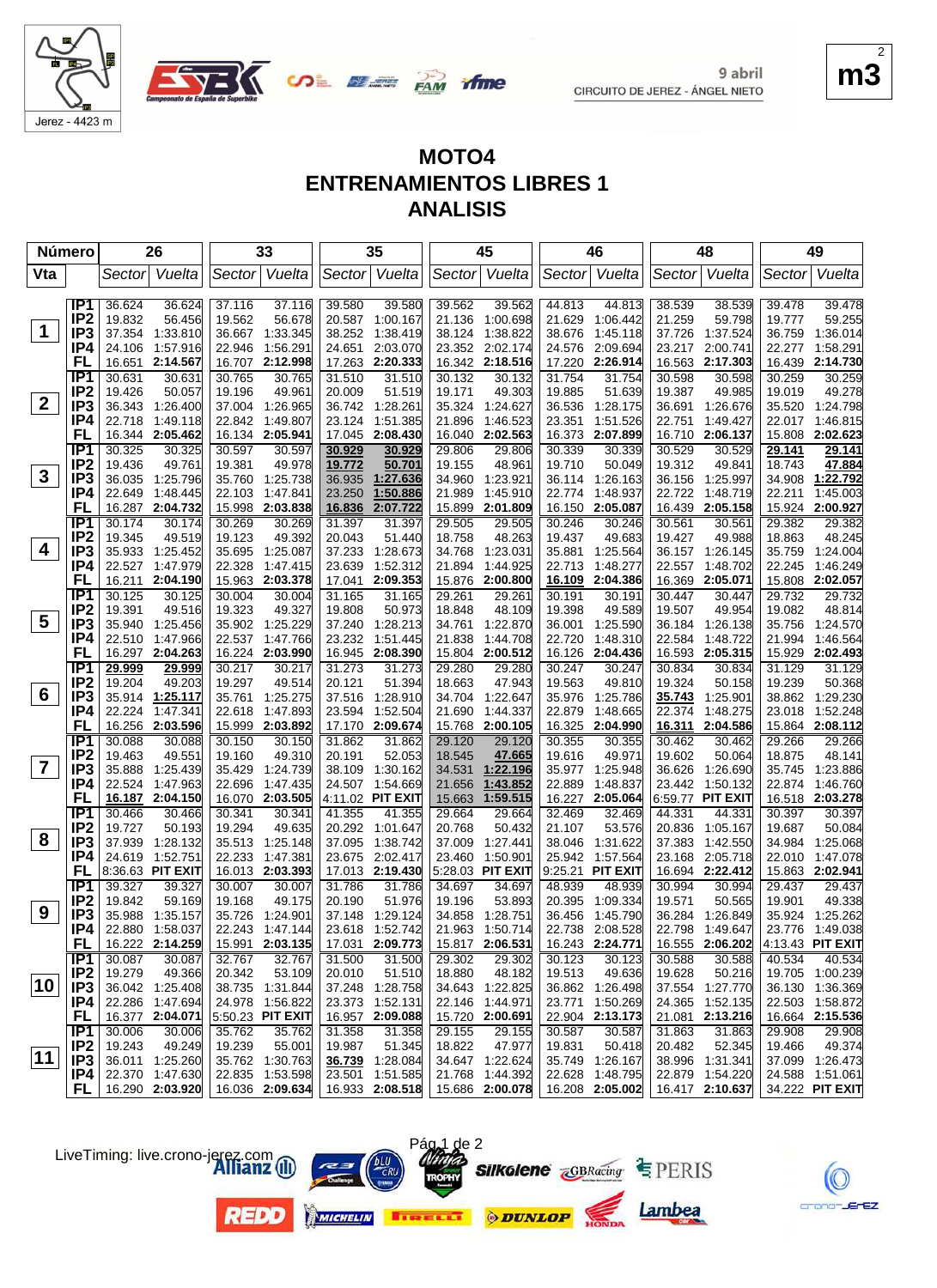





**SOL BLACK** PAM

| Número |                 |         | 26              |               | 33       |        | 35              |        | 45       |        | 46            |        | 48       |        | 49              |
|--------|-----------------|---------|-----------------|---------------|----------|--------|-----------------|--------|----------|--------|---------------|--------|----------|--------|-----------------|
| Vta    |                 | Sectorl | Vuelta          | Sector        | Vuelta   | Sector | Vuelta          | Sector | Vuelta   |        | Sector Vuelta | Sector | Vuelta   | Sector | Vuelta          |
|        |                 |         |                 |               |          |        |                 |        |          |        |               |        |          |        |                 |
|        | IP1             | 30.021  | 30.021          | 29.952        | 29.952   | 31.216 | 31.216          | 29.189 | 29.189   | 30.105 | 30.105        | 30.423 | 30.423   | 36.917 | 36.917          |
|        | IP <sub>2</sub> | 19.228  | 49.249          | 19.170        | 49.122   | 19.815 | 51.031          | 18.805 | 47.994   | 19.356 | 49.461        | 19.315 | 49.738   | 19.280 | 56.197          |
| 12     | IP <sub>3</sub> | 35.884  | 1:25.133        | 35.834        | 1:24.956 | 37.656 | 1:28.687        | 34.594 | 1:22.588 | 36.251 | 1:25.712      | 38.564 | 1:28.302 | 34.961 | 1:31.158        |
|        | IP4             | 22.203  | 1:47.336        | 22.340        | 1:47.296 | 23.073 | 1:51.760        | 21.500 | 1:44.088 | 22.515 | 1:48.227      | 23.721 | 1:52.023 | 22.222 | 1:53.380        |
|        | FL              | 16.241  | 2:03.577        | 15.991        | 2:03.287 | 17.075 | 2:08.835        | 15.474 | 1:59.562 | 16.202 | 2:04.429      | 19.776 | 2:11.799 | 15.926 | 2:09.306        |
|        | IP <sub>1</sub> | 30.001  | 30.001          | 29.698        | 29.698   | 31.270 | 31.270          | 29.032 | 29.032   | 30.081 | 30.081        | 30.368 | 30.368   | 29.285 | 29.285          |
|        | IP <sub>2</sub> | 19.170  | 49.171          | 18.745        | 48.443   | 19.907 | 51.177          | 18.805 | 47.837   | 19.226 | 49.307        | 19.171 | 49.539   | 19.063 | 48.348          |
| 13     | IP <sub>3</sub> | 36.361  | 1:25.532        | 35.102        | 1:23.545 |        | 37.572 1:28.749 | 34.695 | 1:22.532 | 35.719 | 1:25.026      | 35.909 | 1:25.448 | 35.127 | 1:23.475        |
|        | IP4             | 22.440  | 1:47.972        | 22.072        | 1:45.617 | 23.432 | 1:52.181        | 21.545 | 1:44.077 | 22.491 | 1:47.517      | 22.399 | 1:47.847 | 22.060 | 1:45.535        |
|        | FL              |         | 16.591 2:04.563 | 15.796        | 2:01.413 |        | 17.014 2:09.195 | 15.831 | 1:59.908 | 16.223 | 2:03.740      | 16.403 | 2:04.250 |        | 15.945 2:01.480 |
|        | IP <sub>1</sub> | 30.249  | 30.249          | 29.628        | 29.628   | 31.652 | 31.652          | 29.187 | 29.187   | 30.583 | 30.583        | 30.502 | 30.502   | 29.435 | 29.435          |
|        | IP <sub>2</sub> | 19.400  | 49.649          | 18.868        | 48.496   | 20.040 | 51.692          | 18.724 | 47.911   | 19.412 | 49.995        | 19.078 | 49.580   | 18.869 | 48.304          |
| 14     | IP <sub>3</sub> | 35.998  | 1:25.647        | 35.549        | 1:24.045 | 37.780 | 1:29.472        | 34.934 | 1:22.845 | 36.782 | 1:26.777      | 35.895 | 1:25.475 | 34.883 | 1:23.187        |
|        | IP4             | 22.456  | 1:48.103        | 22.443        | 1:46.488 | 23.429 | 1:52.901        | 21.650 | 1:44.495 | 22.378 | 1:49.155      | 22.234 | 1:47.709 | 22.421 | 1:45.608        |
|        | FL              |         | 16.669 2:04.772 | 15.887        | 2:02.374 | 17.306 | 2:10.206        | 15.633 | 2:00.127 | 16.251 | 2:05.405      | 16.490 | 2:04.199 | 16.099 | 2:01.707        |
|        | IP1             | 30.145  | 30.145          | 29.775        | 29.775   | 32.337 | 32.337          | 29.186 | 29.186   |        |               | 30.497 | 30.497   | 29.421 | 29.421          |
|        | IP <sub>2</sub> | 19.083  | 49.228          | 18.753        | 48.528   | 19.834 | 52.171          | 18.685 | 47.871   |        |               | 19.101 | 49.598   | 19.403 | 48.824          |
| 15     | IP <sub>3</sub> | 36.006  | 1:25.234        | 35.268        | 1:23.796 | 36.974 | 1:29.145        | 34.760 | 1:22.631 |        |               | 35.826 | 1:25.424 | 39.797 | 1:28.621        |
|        | IP4             | 22.459  | 1:47.693        | 22.033        | 1:45.829 | 23.358 | 1:52.503        | 21.815 | 1:44.446 |        |               | 22.565 | 1:47.989 | 22.248 | 1:50.869        |
|        | FL              |         | 16.278 2:03.971 | <u>15.738</u> | 2:01.567 | 17.282 | 2:09.785        | 15.764 | 2:00.210 |        |               | 16.454 | 2:04.443 | 16.012 | 2:06.881        |
|        | IP <sub>1</sub> |         |                 | 29.616        | 29.616   | 31.969 | 31.969          | 29.312 | 29.312   |        |               | 30.462 | 30.462   | 29.434 | 29.434          |
| 16     | IP <sub>2</sub> |         |                 | 18.980        | 48.596   | 19.930 | 51.899          | 18.533 | 47.845   |        |               | 19.349 | 49.811   | 18.808 | 48.242          |
|        | IP <sub>3</sub> |         |                 | 35.200        | 1:23.796 | 37.405 | 1:29.304        | 34.551 | 1:22.396 |        |               | 35.828 | 1:25.639 | 34.907 | 1:23.149        |
|        | IP4             |         |                 | 21.950        | 1:45.746 | 23.494 | 1:52.798        | 21.857 | 1:44.253 |        |               | 22.696 | 1:48.335 | 21.914 | 1:45.063        |
|        | FL              |         |                 | 15.783        | 2:01.529 | 16.866 | 2:09.664        | 15.725 | 1:59.978 |        |               | 16.528 | 2:04.863 | 15.831 | 2:00.894        |
|        | IP1             |         |                 | 33.225        | 33.225   | 31.896 | 31.896          | 29.278 | 29.278   |        |               |        |          | 29.663 | 29.663          |
| 17     | IP <sub>2</sub> |         |                 | 19.775        | 53.000   | 20.191 | 52.087          | 18.600 | 47.878   |        |               |        |          | 18.699 | 48.362          |
|        | IP <sub>3</sub> |         |                 | 37.452        | 1:30.452 | 37.889 | 1:29.976        | 34.456 | 1:22.334 |        |               |        |          | 34.479 | 1:22.841        |
|        | IP4             |         |                 | 25.083        | 1:55.535 | 24.053 | 1:54.029        | 21.665 | 1:43.999 |        |               |        |          | 21.929 | 1:44.770        |
|        | FL              |         |                 |               |          | 17.468 | 2:11.497        | 15.777 | 1:59.776 |        |               |        |          | 15.795 | 2:00.564        |
|        | IP <sub>1</sub> |         |                 |               |          |        |                 |        |          |        |               |        |          |        |                 |
| 18     | IP <sub>2</sub> |         |                 |               |          |        |                 |        |          |        |               |        |          |        |                 |
|        | IP <sub>3</sub> |         |                 |               |          |        |                 |        |          |        |               |        |          |        |                 |
|        | IP4<br>FL       |         |                 |               |          |        |                 |        |          |        |               |        |          |        |                 |
|        |                 |         |                 |               |          |        |                 |        |          |        |               |        |          |        |                 |



LiveTiming: live.crono-jerez.com

**m3** 2

crano-JErEZ

9 abril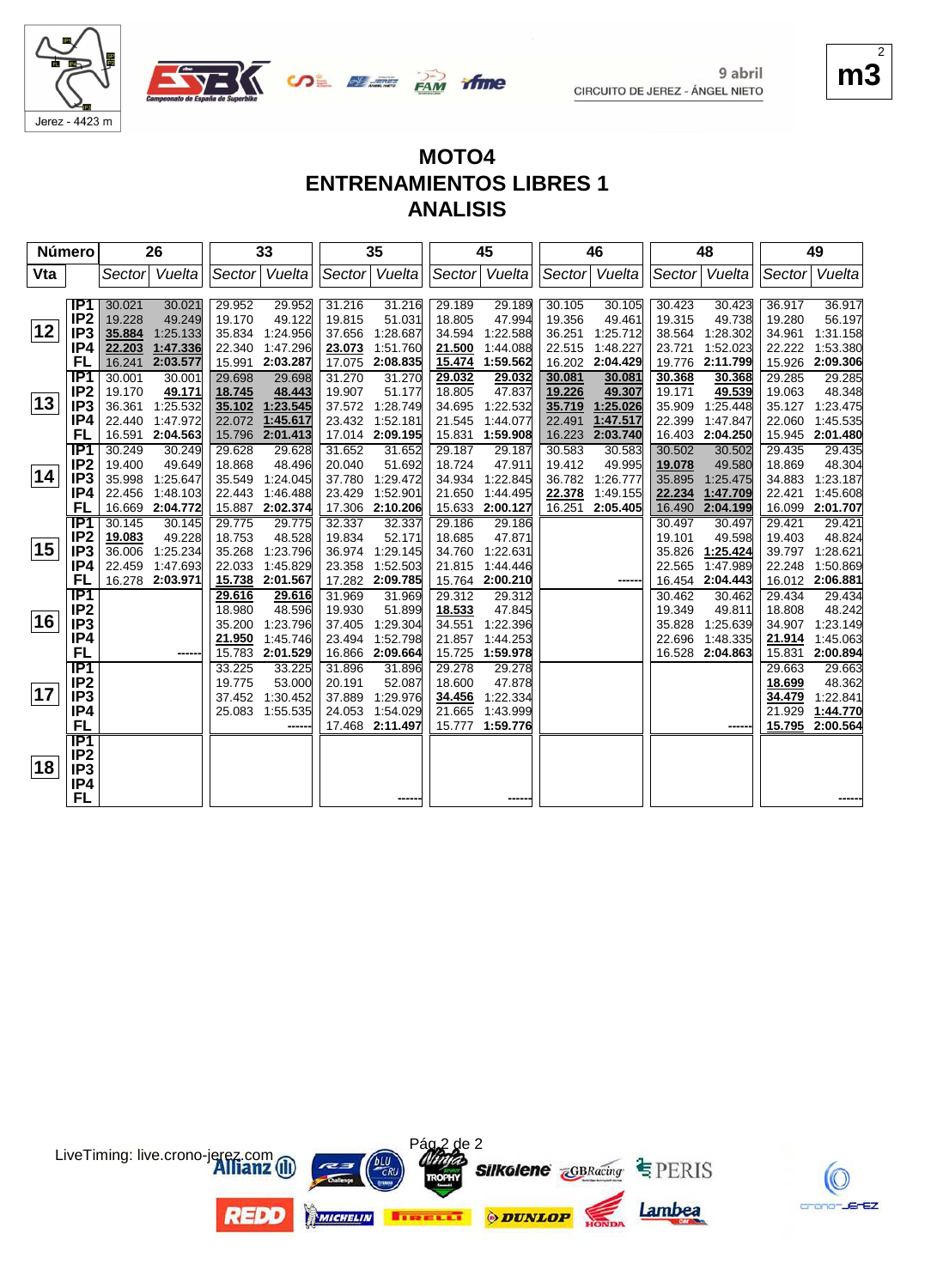



**UDE BEER PAM** 

| <b>Número</b>  |                                    |                  | 65                                 |        | 66                                 |        | 69                                 |        | 70                                 |                  | 71                        |        | 72                                 |        | 77                          |
|----------------|------------------------------------|------------------|------------------------------------|--------|------------------------------------|--------|------------------------------------|--------|------------------------------------|------------------|---------------------------|--------|------------------------------------|--------|-----------------------------|
| Vta            |                                    | Sector           | Vuelta                             | Sector | Vuelta                             |        | Sector Vuelta                      |        | Sector Vuelta                      | Sector           | Vuelta                    |        | Sector Vuelta                      |        | Sector Vuelta               |
|                | IP <sub>1</sub>                    | 38.468           | 38.468                             | 40.236 | 40.236                             | 38.321 | 38.321                             | 41.378 | 41.378                             | 39.950           | 39.950                    | 40.966 | 40.966                             | 36.661 | 36.661                      |
|                | IP <sub>2</sub>                    | 20.840           | 59.308                             | 21.223 | 1:01.459                           | 19.070 | 57.391                             | 20.400 | 1:01.778                           | 19.591           | 59.541                    | 20.183 | 1:01.149                           | 20.173 | 56.834                      |
| $\mathbf 1$    | IP3                                | 39.027           | 1:38.335                           | 39.088 | 1:40.547                           | 37.136 | 1:34.527                           | 37.866 | 1:39.644                           | 36.878           | 1:36.419                  | 38.524 | 1:39.673                           | 38.318 | 1:35.152                    |
|                | IP4                                | 23.576           | 2:01.911                           |        | 24.200 2:04.747                    | 22.036 | 1:56.563                           | 24.659 | 2:04.303                           | 22.307           | 1:58.726                  |        | 23.977 2:03.650                    | 23.825 | 1:58.977                    |
|                | FL                                 | 16.695           | 2:18.606                           |        | 17.086 2:21.833                    | 16.471 | 2:13.034                           | 17.229 | 2:21.532                           | 16.405           | 2:15.131                  | 16.945 | 2:20.594                           |        | 17.205 2:16.182             |
|                | IP <sub>1</sub>                    | 31.620           | 31.620                             | 31.924 | 31.924                             | 30.051 | 30.051                             | 31.365 | 31.365                             | 30.323           | 30.323                    | 31.377 | 31.377                             | 31.162 | 31.162                      |
|                | IP <sub>2</sub>                    | 19.623           | 51.243                             | 19.925 | 51.849                             | 19.064 | 49.115                             | 19.622 | 50.987                             | 19.119           | 49.442                    | 19.641 | 51.018                             | 19.925 | 51.087                      |
| $\mathbf{2}$   | IP3                                | 36.637           | 1:27.880                           |        | 37.347 1:29.196                    | 35.138 | 1:24.253                           | 36.462 | 1:27.449                           | 35.690           | 1:25.132                  | 37.436 | 1:28.454                           |        | 36.940 1:28.027             |
|                | IP4                                | 22.594           | 1:50.474                           | 23.358 | 1:52.554                           | 22.167 | 1:46.420                           | 24.276 | 1:51.725                           | 22.073           | 1:47.205                  | 23.040 | 1:51.494                           | 22.917 | 1:50.944                    |
|                | FL                                 |                  | 16.262 2:06.736                    |        | 16.745 2:09.299                    | 15.951 | 2:02.371                           | 16.470 | 2:08.195                           | 15.976           | 2:03.181                  | 16.598 | 2:08.092                           |        | 16.883 2:07.827             |
|                | IP1                                | 31.104           | 31.104                             | 31.324 | 31.324                             | 29.879 | 29.879                             | 31.667 | 31.667                             | 29.843           | 29.843                    | 31.058 | 31.058                             | 30.972 | 30.972                      |
|                | IP <sub>2</sub>                    | 19.632           | 50.736                             | 19.702 | 51.026                             | 19.033 | 48.912                             | 19.365 | 51.032                             | 18.930           | 48.773                    | 19.683 | 50.741                             | 19.893 | 50.865                      |
| $\mathbf{3}$   | IP <sub>3</sub>                    | 35.991           | 1:26.727                           |        | 37.206 1:28.232                    |        | 35.334 1:24.246                    | 35.634 | 1:26.666                           | 35.756           | 1:24.529                  | 37.058 | 1:27.799                           |        | 36.680 1:27.545             |
|                | IP4                                | 22.495           | 1:49.222                           | 23.283 | 1:51.515                           | 22.126 | 1:46.372                           | 22.428 | 1:49.094                           | 22.326           | 1:46.855                  | 22.727 | 1:50.526                           | 22.547 | 1:50.092                    |
|                | FL                                 |                  | 16.763 2:05.985                    |        | 16.670 2:08.185                    |        | 16.246 2:02.618                    | 16.113 | 2:05.206                           | 16.035           | 2:02.890                  | 16.578 | 2:07.104                           | 16.690 | 2:06.782                    |
|                | IP1                                | 30.312           | 30.312                             | 30.930 | 30.930                             | 29.535 | 29.535                             | 30.135 | 30.135                             | 29.885           | 29.885                    | 30.590 | 30.590                             | 30.824 | 30.824                      |
| 4              | IP <sub>2</sub>                    | 19.386           | 49.698                             | 19.874 | 50.804                             | 18.692 | 48.227                             | 19.178 | 49.313                             | 18.947           | 48.832                    | 19.411 | 50.001                             | 19.776 | 50.600                      |
|                | IP3                                | 35.646           | 1:25.344                           | 37.325 | 1:28.129                           | 35.683 | 1:23.910                           | 35.582 | 1:24.895                           | 35.686           | 1:24.518                  |        | 36.462 1:26.463                    | 36.674 | 1:27.274                    |
|                | IP4<br>FL                          | 22.945           | 1:48.289<br>16.645 2:04.933        |        | 23.132 1:51.261<br>16.636 2:07.897 | 22.482 | 1:46.392<br>15.889 2:02.281        | 22.734 | 1:47.629<br>16.212 2:03.841        | 22.219<br>16.051 | 1:46.737<br>2:02.788      |        | 22.502 1:48.965<br>16.564 2:05.529 | 22.861 | 1:50.135<br>16.817 2:06.952 |
|                | IP <sub>1</sub>                    | 30.424           | 30.424                             | 31.063 | 31.063                             | 29.571 | 29.571                             | 30.026 | 30.026                             | 29.980           | 29.980                    | 30.678 | 30.678                             | 30.811 | 30.811                      |
|                | IP <sub>2</sub>                    | 19.371           | 49.795                             | 19.640 | 50.703                             | 19.078 | 48.649                             | 19.134 | 49.160                             | 19.096           | 49.076                    | 19.328 | 50.006                             | 19.909 | 50.720                      |
| 5              | IP <sub>3</sub>                    | 36.162           | 1:25.957                           |        | 36.909 1:27.612                    |        | 35.164 1:23.813                    | 35.697 | 1:24.857                           | 35.728           | 1:24.804                  | 36.833 | 1:26.839                           | 37.010 | 1:27.730                    |
|                | IP4                                | 22.149           | 1:48.106                           | 23.451 | 1:51.063                           | 22.174 | 1:45.987                           | 22.568 | 1:47.425                           | 22.105           | 1:46.909                  | 22.497 | 1:49.336                           | 23.048 | 1:50.778                    |
|                | FL                                 |                  | 16.493 2:04.599                    |        | 16.580 2:07.643                    | 16.071 | 2:02.058                           |        | 16.227 2:03.652                    | 16.131           | 2:03.040                  |        | 16.495 2:05.831                    |        | 16.753 2:07.531             |
|                | $\overline{IP1}$                   | 30.116           | 30.116                             | 30.769 | 30.769                             | 29.990 | 29.990                             | 29.902 | 29.902                             | 29.825           | 29.825                    | 30.666 | 30.666                             | 30.841 | 30.841                      |
|                | IP <sub>2</sub>                    | 18.668           | 48.784                             | 19.825 | 50.594                             | 19.078 | 49.068                             | 19.117 | 49.019                             | 18.937           | 48.762                    | 19.326 | 49.992                             | 19.256 | 50.097                      |
| 6              | IP <sub>3</sub>                    | 35.984           | 1:24.768                           |        | 37.086 1:27.680                    |        | 40.677 1:29.745                    | 35.880 | 1:24.899                           | 36.182           | 1:24.944                  | 38.143 | 1:28.135                           | 36.538 | 1:26.635                    |
|                | IP4                                | 22.444           | 1:47.212                           | 23.409 | 1:51.089                           | 22.888 | 1:52.633                           | 22.439 | 1:47.338                           | 22.277           | 1:47.221                  | 22.745 | 1:50.880                           | 22.686 | 1:49.321                    |
|                | FL                                 |                  | 16.296 2:03.508                    |        | 16.543 2:07.632                    |        | 16.048 2:08.681                    | 16.109 | 2:03.446                           |                  | 15.980 2:03.201           | 16.471 | 2:07.351                           | 16.578 | 2:05.899                    |
|                | IP1                                | 30.345           | 30.345                             | 30.889 | 30.889                             | 29.591 | 29.591                             | 29.992 | 29.992                             | 29.945           | 29.945                    | 30.513 | 30.513                             | 30.590 | 30.590                      |
|                | IP <sub>2</sub>                    | 19.407           | 49.752                             | 19.508 | 50.397                             | 18.789 | 48.380                             | 19.104 | 49.096                             | 19.151           | 49.096                    | 19.227 | 49.740                             | 19.958 | 50.548                      |
| $\overline{7}$ | IP <sub>3</sub>                    | 35.624           | 1:25.376                           | 36.985 | 1:27.382                           | 35.264 | 1.23.644                           | 35.916 | 1:25.012                           | 35.847           | 1:24.943                  | 36.285 | 1:26.025                           | 36.728 | 1:27.276                    |
|                | IP4                                | 22.033           | 1:47.409                           | 23.400 | 1:50.782                           | 22.100 | 1:45.744                           | 22.602 | 1:47.614                           | 22.354           | 1:47.297                  | 22.363 | 1:48.388                           | 22.568 | 1:49.844                    |
|                | FL                                 |                  | 16.272 2:03.681                    |        | 16.541 2:07.323                    |        | 16.181 2:01.925                    |        | 16.091 2:03.704                    |                  | 16.100 2:03.397           | 16.350 | 2:04.738                           |        | 16.441 2:06.285             |
|                | IP1                                | 30.346           | 30.346                             | 30.774 | 30.774                             | 31.055 | 31.055                             | 31.325 | 31.325                             | 29.925           | 29.925                    | 30.498 | 30.498                             | 30.508 | 30.508                      |
|                | IP <sub>2</sub>                    | 18.721           | 49.067                             | 19.792 | 50.566                             | 20.295 | 51.350                             | 19.413 | 50.738                             | 19.155           | 49.080                    | 19.266 | 49.764                             | 19.987 | 50.495                      |
| 8              | IP <sub>3</sub>                    | 35.631           | 1:24.698                           | 36.983 | 1:27.549                           | 36.341 | 1:27.691                           | 36.683 | 1:27.421                           | 35.663           | 1:24.743                  | 35.999 | 1:25.763                           | 36.890 | 1:27.385                    |
|                | IP4                                | 22.876           | 1:47.574                           | 23.438 | 1:50.987                           | 24.086 | 1:51.777                           | 24.810 | 1:52.231                           | 22.383           | 1:47.126                  | 22.475 | 1:48.238                           | 23.142 | 1:50.527                    |
|                | FL                                 | 9:54.52 PIT EXIT |                                    |        | 16.622 2:07.608                    |        | 6:16.65 PIT EXIT                   |        | 7:40.31 PIT EXIT                   |                  | 16.057 2:03.183           |        | 16.214 2:04.452                    |        | 16.628 2:07.155             |
|                | IP <sub>1</sub>                    | 35.954           | 35.954                             | 30.616 | 30.616                             | 37.826 | 37.826                             | 37.128 | 37.128                             | 30.157           | 30.157                    | 30.261 | 30.261                             | 30.486 | 30.486                      |
| 9              | IP <sub>2</sub><br>IP <sub>3</sub> | 19.594           | 55.548                             | 19.594 | 50.210                             | 19.272 | 57.098                             | 19.909 | 57.037                             | 19.286           | 49.443<br>35.862 1:25.305 | 19.202 | 49.463                             | 19.449 | 49.935                      |
|                | IP4                                |                  | 36.185 1:31.733                    |        | 36.786 1:26.996<br>23.404 1:50.400 |        | 35.618 1:32.716<br>23.785 1:56.501 |        | 36.402 1:33.439<br>23.103 1:56.542 |                  | 24.169 1:49.474           |        | 36.323 1:25.786                    | 36.368 | 1:26.303<br>22.476 1:48.779 |
|                | <b>FL</b>                          |                  | 22.236 1:53.969<br>16.223 2:10.192 |        | 16.655 2:07.054                    |        | 16.728 2:13.229                    |        | 16.283 2:12.825                    |                  | $6:27.02$ PIT EXIT        |        | 22.558 1:48.344<br>16.401 2:04.745 |        | 16.533 2:05.312             |
|                | IP1                                | 30.132           | 30.132                             | 30.890 | 30.890                             | 30.043 | 30.043                             | 30.340 | 30.340                             | 34.955           | 34.955                    | 30.590 | 30.590                             | 30.604 | 30.604                      |
|                | IP <sub>2</sub>                    | 19.036           | 49.168                             | 19.876 | 50.766                             | 19.166 | 49.209                             | 19.366 | 49.706                             | 19.579           | 54.534                    | 19.546 | 50.136                             | 19.806 | 50.410                      |
| 10             | IP <sub>3</sub>                    |                  | 35.884 1:25.052                    |        | 36.870 1:27.636                    |        | 37.414 1:26.623                    |        | 35.779 1:25.485                    |                  | 35.923 1:30.457           |        | 36.544 1:26.680                    |        | 36.446 1:26.856             |
|                | IP4                                |                  | 22.352 1:47.404                    |        | 23.359 1:50.995                    |        | 25.455 1:52.078                    | 22.589 | 1:48.074                           |                  | 22.980 1:53.437           |        | 22.615 1:49.295                    | 22.721 | 1:49.577                    |
|                | <b>FL</b>                          |                  | 16.174 2:03.578                    |        | 16.627 2:07.622                    |        | 30.310 PIT EXIT                    |        | 16.054 2:04.127                    |                  | 16.204 2:09.641           |        | 16.264 2:05.559                    |        | 16.558 2:06.135             |
|                | TP <sub>1</sub>                    | 30.001           | 30.001                             | 30.663 | 30.663                             | 40.034 | 40.034                             | 29.888 | 29.888                             | 30.086           | 30.086                    | 30.605 | 30.605                             | 32.437 | 32.437                      |
|                | IP <sub>2</sub>                    | 19.300           | 49.301                             | 19.887 | 50.550                             | 19.420 | 59.454                             | 19.129 | 49.017                             | 19.292           | 49.378                    | 19.689 | 50.294                             | 20.670 | 53.107                      |
| 11             | IP3                                |                  | 35.828 1:25.129                    |        | 36.864 1:27.414                    |        | 35.224 1:34.678                    |        | 35.876 1:24.893                    |                  | 35.909 1:25.287           |        | 36.554 1:26.848                    |        | 38.457 1:31.564             |
|                | IP4                                |                  | 22.370 1:47.499                    |        | 23.356 1:50.770                    |        | 22.010 1:56.688                    |        | 22.295 1:47.188                    |                  | 22.499 1:47.786           |        | 23.655 1:50.503                    |        | 24.342 1:55.906             |
|                | FL.                                |                  | 16.477 2:03.976                    |        | 16.443 2:07.213                    |        | 16.054 2:12.742                    |        | 15.954 2:03.142 15.987 2:03.773    |                  |                           |        | $2:58.97$ PIT EXIT                 |        | $ 6:06.93$ PIT EXIT         |
|                |                                    |                  |                                    |        |                                    |        |                                    |        |                                    |                  |                           |        |                                    |        |                             |



ΈZ

crono

Lambea











 $m$ 3 3

9 abril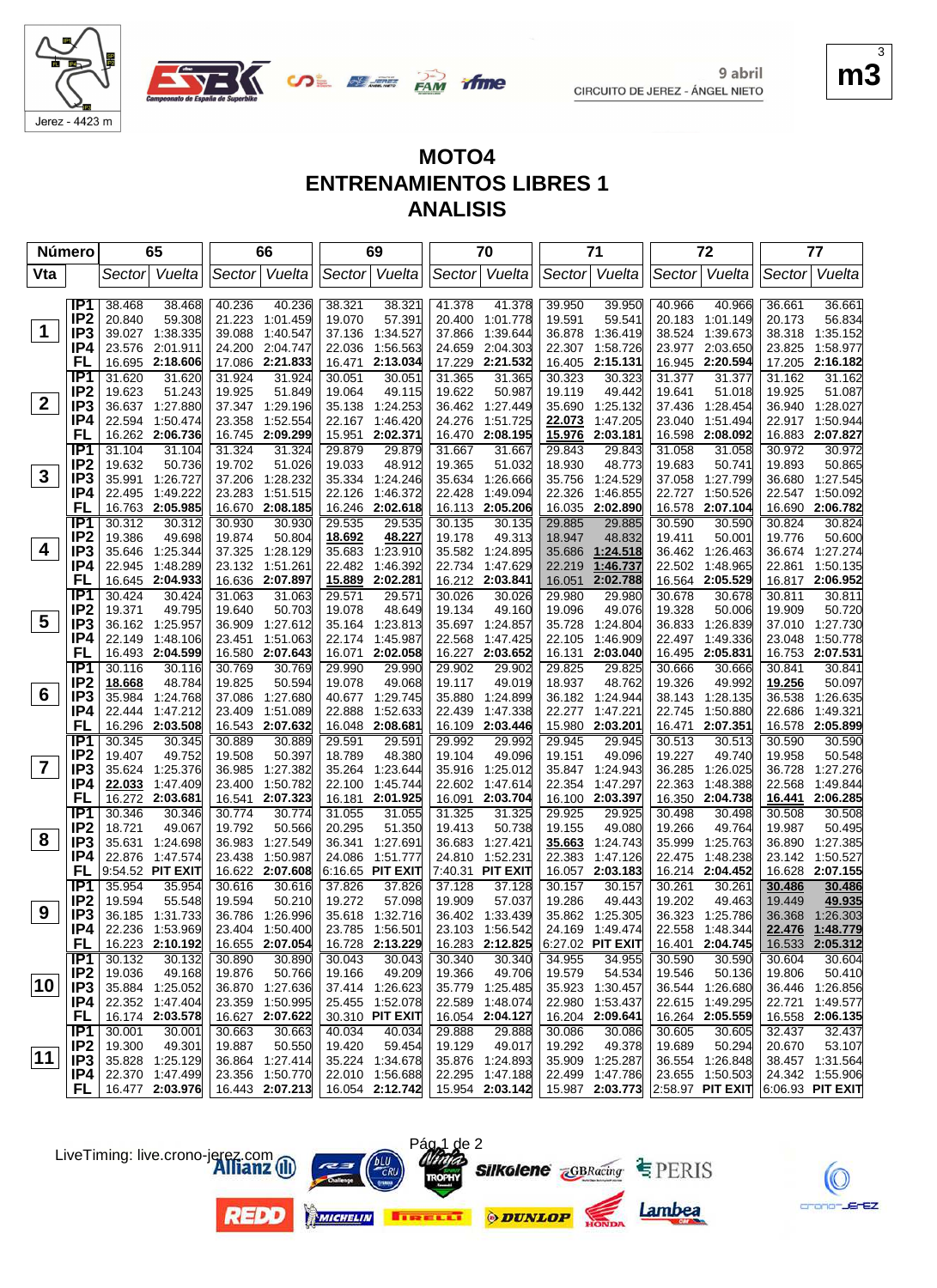



*ifme* 

**UDE BEER PAM** 

| Número |                  |        | 65                        |                  | 66                 |                  | 69                 |                  | 70                 |                  | 71               |                  | 72                 |        | 77                        |
|--------|------------------|--------|---------------------------|------------------|--------------------|------------------|--------------------|------------------|--------------------|------------------|------------------|------------------|--------------------|--------|---------------------------|
| Vta    |                  | Sector | Vuelta                    |                  | Sector Vuelta      |                  | Sector Vuelta      | Sector           | Vuelta             | Sector           | Vuelta           | Sector           | Vuelta             | Sector | Vuelta                    |
|        |                  |        |                           |                  |                    |                  |                    |                  |                    |                  |                  |                  |                    |        |                           |
|        | IP1              | 30.370 | 30.370                    | 30.693           | 30.693             | 29.582           | 29.582             | 30.044           | 30.044             | 29.865           | 29.865           | 41.027           | 41.027             | 38.829 | 38.829                    |
|        | IP <sub>2</sub>  | 19.020 | 49.390                    | 19.888           | 50.581             | 18.905           | 48.487             | 19.110           | 49.154             | 19.344           | 49.209           |                  | 19.766 1:00.793    | 20.522 | 59.351                    |
| 12     | IP <sub>3</sub>  | 35.938 | 1:25.328                  | 36.925           | 1:27.506           | 35.060           | 1:23.547           | 35.685           | 1:24.839           | 36.109           | 1:25.318         | 36.860           | 1:37.653           | 37.020 | 1:36.371                  |
|        | IP4              |        | 22.096 1:47.424           | 23.516           | 1:51.022           | 21.835           | 1:45.382           | 22.448           | 1:47.287           | 22.448           | 1:47.766         | 22.619           | 2:00.272           | 22.739 | 1:59.110                  |
|        | FL               |        | 16.230 2:03.654           |                  | 16.594 2:07.616    | 15.984           | 2:01.366           | 16.029           | 2:03.316           | 16.050           | 2:03.816         | 16.362           | 2:16.634           | 16.645 | 2:15.755                  |
|        | IP <sub>1</sub>  | 29.972 | 29.972                    | 30.612           | 30.612             | 29.426           | 29.426             | 30.000           | 30.000             | 30.084           | 30.084           | 30.451           | 30.451             | 30.798 | 30.798                    |
| 13     | IP <sub>2</sub>  | 18.708 | 48.680                    | 19.701           | 50.313             | 18.994           | 48.420             | 19.092           | 49.092             | 19.288           | 49.372           | 19.442           | 49.893             | 20.121 | 50.919                    |
|        | IP <sub>3</sub>  | 35.609 | 1:24.289                  | 36.531           | 1:26.844           | 34.929           | 1:23.349           | 35.570           | 1:24.662           | 35.965           | 1:25.337         |                  | 36.708 1:26.601    | 36.278 | 1:27.197                  |
|        | IP4              | 22.435 | 1:46.724                  | 23.081           | 1:49.925           | 22.044           | 1:45.393           | 22.381           | 1:47.043           | 22.530           | 1:47.867         | 22.734           | 1:49.335           | 22.664 | 1:49.861                  |
|        | FL<br>IP1        | 30.039 | 16.115 2:02.838<br>30.039 | 16.314           | 2:06.239<br>31.112 | 16.021<br>30.378 | 2:01.413<br>30.378 | 16.159<br>29.944 | 2:03.202<br>29.944 | 16.136<br>30.015 | 2:04.003         | 16.499<br>30.323 | 2:05.834<br>30.323 | 30.590 | 16.500 2:06.361<br>30.590 |
|        | IP <sub>2</sub>  | 19.159 | 49.198                    | 31.112<br>19.635 | 50.747             | 19.014           | 49.392             | 18.982           | 48.926             | 19.250           | 30.015<br>49.265 | 19.669           | 49.992             | 19.514 | 50.104                    |
| 14     | IP <sub>3</sub>  | 35.691 | 1:24.889                  | 36.694           | 1:27.441           |                  | 37.147 1:26.539    | 35.501           | 1:24.427           | 38.132           | 1:27.397         | 36.708           | 1:26.700           | 36.404 | 1:26.508                  |
|        | IP4              | 22.559 | 1:47.448                  | 23.284           | 1:50.725           |                  | 24.672 1:51.211    | 22.241           | 1:46.668           | 22.417           | 1:49.814         | 22.368           | 1:49.068           | 22.617 | 1:49.125                  |
|        | FL               |        | 16.095 2:03.543           |                  | 16.565 2:07.290    |                  | 1:54.84 PIT EXIT   | 15.940           | 2:02.608           | 16.211           | 2:06.025         |                  | 16.392 2:05.459    |        | 16.602 2:05.727           |
|        | IP1              | 30.009 | 30.009                    | 30.396           | 30.396             | 36.325           | 36.325             | 29.548           | 29.548             | 29.775           | 29.775           | 30.690           | 30.690             | 30.643 | 30.643                    |
|        | IP <sub>2</sub>  | 18.836 | 48.845                    | 19.813           | 50.209             | 19.521           | 55.846             | 18.975           | 48.523             | 18.928           | 48.703           | 19.362           | 50.052             | 19.502 | 50.145                    |
| 15     | IP <sub>3</sub>  |        | 35.011 1:23.856           | 36.724           | 1:26.933           | 35.905           | 1:31.751           | 35.411           | 1:23.934           | 35.896           | 1:24.599         |                  | 36.598 1:26.650    |        | 36.402 1:26.547           |
|        | IP4              | 22.232 | 1:46.088                  | 23.396           | 1:50.329           | 22.579           | 1:54.330           | 22.253           | 1:46.187           | 22.255           | 1:46.854         | 22.553           | 1:49.203           | 22.676 | 1:49.223                  |
|        | FL               |        | 16.103 2:02.190           |                  | 16.494 2:06.823    | 16.253           | 2:10.583           | 16.042           | 2:02.229           | 16.304           | 2:03.158         |                  | 16.454 2:05.657    | 16.513 | 2:05.736                  |
|        | $\overline{IP1}$ |        |                           | 30.585           | 30.585             |                  |                    |                  |                    | 30.144           | 30.144           | 30.993           | 30.993             | 30.576 | 30.576                    |
|        | IP <sub>2</sub>  |        |                           | 19.732           | 50.317             |                  |                    |                  |                    | 19.233           | 49.377           | 19.163           | 50.156             | 19.630 | 50.206                    |
| 16     | IP <sub>3</sub>  |        |                           | 36.695           | 1:27.012           |                  |                    |                  |                    | 38.545           | 1:27.922         | 36.283           | 1:26.439           | 35.985 | 1:26.191                  |
|        | IP4              |        |                           | 23.382           | 1:50.394           |                  |                    |                  |                    | 22.170           | 1:50.092         | 22.515           | 1:48.954           | 22.765 | 1:48.956                  |
|        | <b>FL</b>        |        | -----                     |                  | 16.575 2:06.969    |                  |                    |                  |                    | 16.033           | 2:06.125         | 16.402           | 2:05.356           |        | 16.485 2:05.441           |
|        | IP1              |        |                           | 30.786           | 30.786             |                  |                    |                  |                    |                  |                  | 30.259           | 30.259             |        |                           |
|        | IP <sub>2</sub>  |        |                           | 19.755           | 50.541             |                  |                    |                  |                    |                  |                  | 19.070           | 49.329             |        |                           |
| 17     | IP <sub>3</sub>  |        |                           | 36.747           | 1:27.288           |                  |                    |                  |                    |                  |                  | 36.060           | 1:25.389           |        |                           |
|        | IP4              |        |                           | 23.358           | 1:50.646           |                  |                    |                  |                    |                  |                  | 22.232           | 1:47.621           |        |                           |
|        | FL               |        |                           |                  | 16.559 2:07.205    |                  |                    |                  |                    |                  |                  | 16.183           | 2:03.804           |        |                           |
|        | IP <sub>1</sub>  |        |                           | 30.527           | 30.527             |                  |                    |                  |                    |                  |                  | 30.233           | 30.233             |        |                           |
|        | IP <sub>2</sub>  |        |                           | 19.435           | 49.962             |                  |                    |                  |                    |                  |                  | 19.411           | 49.644             |        |                           |
| 18     | IP3              |        |                           | 36.506           | 1:26.468           |                  |                    |                  |                    |                  |                  | 35.813           | 1:25.457           |        |                           |
|        | IP4              |        |                           | 23.475           | 1:49.943           |                  |                    |                  |                    |                  |                  | 22.145           | 1:47.602           |        |                           |
|        | <b>FL</b>        |        |                           |                  | 16.491 2:06.434    |                  |                    |                  |                    |                  |                  |                  | 16.334 2:03.936    |        |                           |



 $m<sup>3</sup>$ 3

crano-JErEZ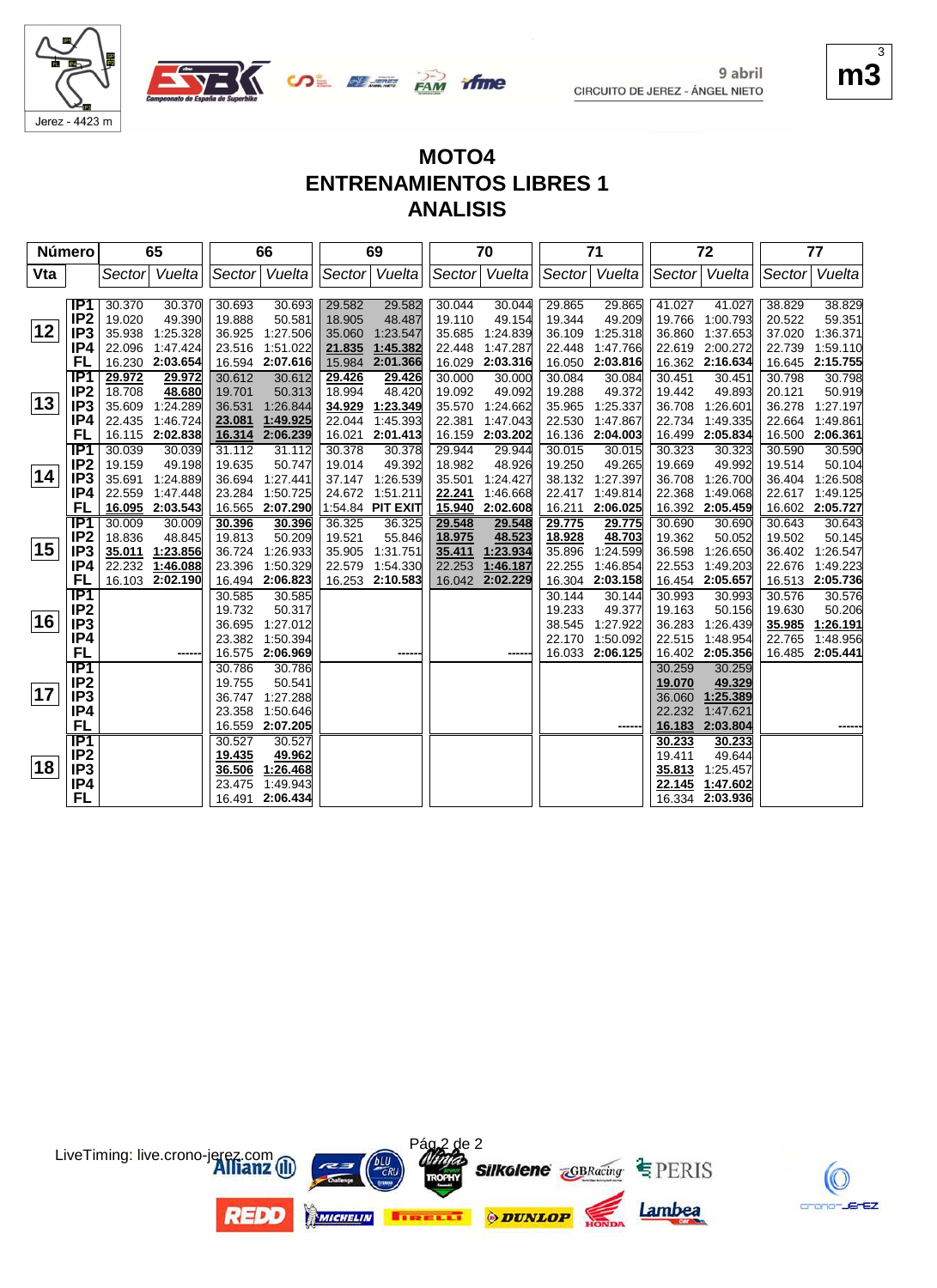



**MOTO4 ENTRENAMIENTOS LIBRES 1 ANALISIS**

*ifme* 

| Número                  |                        | 84                                                | 0             | 0             | 0             | 0             | 0             | 0             |
|-------------------------|------------------------|---------------------------------------------------|---------------|---------------|---------------|---------------|---------------|---------------|
| Vta                     |                        | Sector Vuelta                                     | Sector Vuelta | Sector Vuelta | Sector Vuelta | Sector Vuelta | Sector Vuelta | Sector Vuelta |
|                         |                        |                                                   |               |               |               |               |               |               |
|                         | IP1<br>IP <sub>2</sub> | 35.205<br>35.205<br>19.766<br>54.971              |               |               |               |               |               |               |
| $\mathbf 1$             | IP <sub>3</sub>        | 36.778 1:31.749                                   |               |               |               |               |               |               |
|                         | IP4                    | 22.900 1:54.649                                   |               |               |               |               |               |               |
|                         | FL                     | 19.011 2:13.660                                   |               |               |               |               |               |               |
|                         | $\overline{IP1}$       | 31.241<br>31.241                                  |               |               |               |               |               |               |
|                         | IP <sub>2</sub>        | 19.367<br>50.608                                  |               |               |               |               |               |               |
| 2 <sup>1</sup>          | IP3                    | 35.411 1:26.019                                   |               |               |               |               |               |               |
|                         | IP4                    | 22.519 1:48.538                                   |               |               |               |               |               |               |
|                         | FL                     | 15.775 2:04.313                                   |               |               |               |               |               |               |
|                         | IP1<br>IP <sub>2</sub> | 30.053<br>30.053<br>49.150<br>19.097              |               |               |               |               |               |               |
| $\mathbf{3}$            | IP3                    | 35.197 1:24.347                                   |               |               |               |               |               |               |
|                         | IP4                    | 22.370 1:46.717                                   |               |               |               |               |               |               |
|                         | <b>FL</b>              | 15.752 2:02.469                                   |               |               |               |               |               |               |
|                         | IP1                    | 30.044<br>30.044                                  |               |               |               |               |               |               |
|                         | IP <sub>2</sub>        | 49.058<br>19.014                                  |               |               |               |               |               |               |
| 4                       | IP3                    | 35.076 1:24.134                                   |               |               |               |               |               |               |
|                         | IP4<br><b>FL</b>       | 22.281 1:46.415<br>15.672 2:02.086                |               |               |               |               |               |               |
|                         | IP1                    | 29.753<br>29.753                                  |               |               |               |               |               |               |
|                         | IP <sub>2</sub>        | 18.866<br>48.619                                  |               |               |               |               |               |               |
| $5\overline{)}$         | IP3                    | 35.084 1:23.703                                   |               |               |               |               |               |               |
|                         | IP4                    | 22.177 1:45.880                                   |               |               |               |               |               |               |
|                         | FL                     | 15.673 2:01.553                                   |               |               |               |               |               |               |
|                         | IP1                    | 29.589<br>29.589                                  |               |               |               |               |               |               |
| 6                       | IP <sub>2</sub>        | 18.862<br>48.451                                  |               |               |               |               |               |               |
|                         | IP <sub>3</sub><br>IP4 | 34.817 1:23.268<br>22.053 1:45.321                |               |               |               |               |               |               |
|                         | <b>FL</b>              | 15.694 2:01.015                                   |               |               |               |               |               |               |
|                         | $\overline{IP1}$       | 29.704<br>29.704                                  |               |               |               |               |               |               |
|                         | IP <sub>2</sub>        | 18.762<br>48.466                                  |               |               |               |               |               |               |
| $\overline{\mathbf{7}}$ | IP <sub>3</sub>        | 34.989 1:23.455                                   |               |               |               |               |               |               |
|                         | IP4                    | 21.949 1:45.404                                   |               |               |               |               |               |               |
|                         | <b>FL</b>              | 15.651 2:01.055                                   |               |               |               |               |               |               |
|                         | IP1                    | 29.932<br>29.932<br>20.214                        |               |               |               |               |               |               |
| 8                       | IP <sub>2</sub><br>IP3 | 50.146<br>38.313 1:28.459                         |               |               |               |               |               |               |
|                         | IP4                    | 22.618 1:51.077                                   |               |               |               |               |               |               |
|                         | FL                     | 15.821 2:06.898                                   |               |               |               |               |               |               |
|                         | IP1                    | 30.774<br>30.774                                  |               |               |               |               |               |               |
|                         | IP <sub>2</sub>        | 19.829<br>50.603                                  |               |               |               |               |               |               |
| 9                       | IP3                    | 36.283 1:26.886                                   |               |               |               |               |               |               |
|                         | P4                     | 24.067 1:50.953                                   |               |               |               |               |               |               |
|                         | $\overline{IP1}$       | <b>FL</b> $ 5:24.90$ PIT EXIT<br>34.908<br>34.908 |               |               |               |               |               |               |
|                         | IP2                    | 19.231<br>54.139                                  |               |               |               |               |               |               |
| 10                      | IP3                    | 35.612 1:29.751                                   |               |               |               |               |               |               |
|                         | P4                     | 22.215 1:51.966                                   |               |               |               |               |               |               |
|                         | <b>FL</b>              | 15.711 2:07.677                                   |               |               |               |               |               |               |
|                         |                        | $IP1$ 29.627<br>29.627                            |               |               |               |               |               |               |
| 11                      | IP2                    | 18.740<br>48.367<br>35.076 1:23.443               |               |               |               |               |               |               |
|                         | IP3<br> P4             | 22.195 1:45.638                                   |               |               |               |               |               |               |
|                         |                        | FL 15.708 2:01.346                                |               |               |               |               |               |               |
|                         |                        |                                                   |               |               |               |               |               |               |

LiveTiming: live.crono-jerez.com











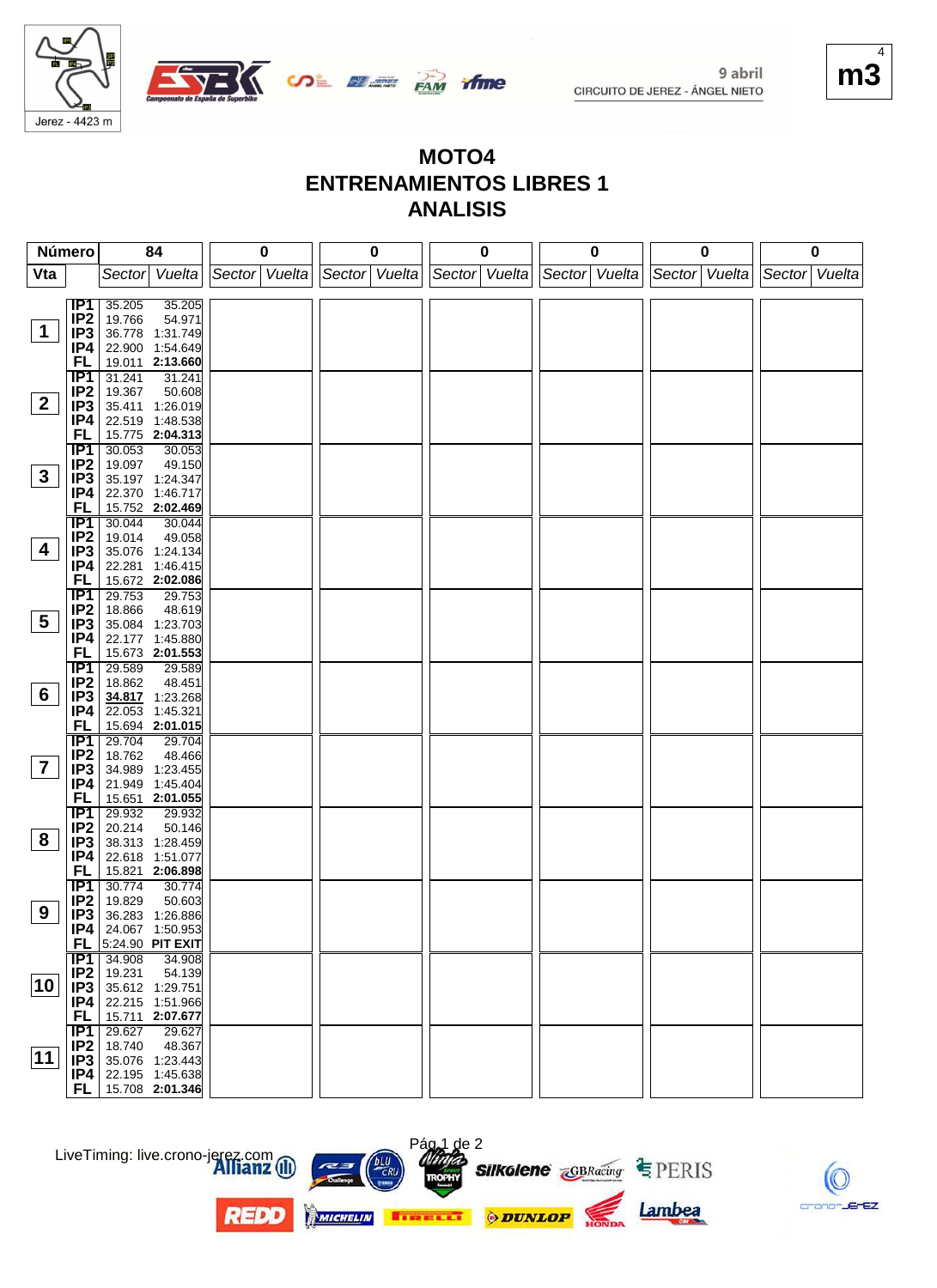

#### $m$  $\tilde{ }$ 4

#### **MOTO4 ENTRENAMIENTOS LIBRES 1 ANALISIS**

ifme

| Número |                        |                  | 84                                 |               | 0 |                 | 0 |        | 0      | $\bf{0}$      |               | 0 |               | 0 |
|--------|------------------------|------------------|------------------------------------|---------------|---|-----------------|---|--------|--------|---------------|---------------|---|---------------|---|
| Vta    |                        | Sector           | Vuelta                             | Sector Vuelta |   | Sector   Vuelta |   | Sector | Vuelta | Sector Vuelta | Sector Vuelta |   | Sector Vuelta |   |
|        |                        |                  |                                    |               |   |                 |   |        |        |               |               |   |               |   |
|        | IP1                    | 29.502           | 29.502                             |               |   |                 |   |        |        |               |               |   |               |   |
| 12     | IP <sub>2</sub>        | 18.706           | 48.208                             |               |   |                 |   |        |        |               |               |   |               |   |
|        | IP <sub>3</sub><br>IP4 | 34.908           | 1:23.116                           |               |   |                 |   |        |        |               |               |   |               |   |
|        | FL                     |                  | 22.462 1:45.578<br>15.697 2:01.275 |               |   |                 |   |        |        |               |               |   |               |   |
|        | IP1                    | 29.455           | 29.455                             |               |   |                 |   |        |        |               |               |   |               |   |
|        | IP <sub>2</sub>        | 18.728           | 48.183                             |               |   |                 |   |        |        |               |               |   |               |   |
| 13     | IP <sub>3</sub>        | 34.946           | 1:23.129                           |               |   |                 |   |        |        |               |               |   |               |   |
|        | IP4                    |                  | 21.807 1:44.936                    |               |   |                 |   |        |        |               |               |   |               |   |
|        | FL                     |                  | 15.665 2:00.601                    |               |   |                 |   |        |        |               |               |   |               |   |
|        | $\overline{IP1}$       | 29.475           | 29.475                             |               |   |                 |   |        |        |               |               |   |               |   |
|        | IP <sub>2</sub>        | 18.741           | 48.216                             |               |   |                 |   |        |        |               |               |   |               |   |
| 14     | IP3                    | 34.834           | 1:23.050                           |               |   |                 |   |        |        |               |               |   |               |   |
|        | IP4                    | 22.003           | 1:45.053                           |               |   |                 |   |        |        |               |               |   |               |   |
|        | FL                     |                  | 15.642 2:00.694                    |               |   |                 |   |        |        |               |               |   |               |   |
|        | IP1                    | 29.438           | 29.438                             |               |   |                 |   |        |        |               |               |   |               |   |
|        | IP <sub>2</sub>        | 18.611           | 48.049                             |               |   |                 |   |        |        |               |               |   |               |   |
| 15     | IP <sub>3</sub>        |                  | 34.877 1:22.926                    |               |   |                 |   |        |        |               |               |   |               |   |
|        | IP4                    | 21.945           | 1:44.871                           |               |   |                 |   |        |        |               |               |   |               |   |
|        | FL                     |                  | 15.593 2:00.464                    |               |   |                 |   |        |        |               |               |   |               |   |
|        | IP1                    | 29.493           | 29.493                             |               |   |                 |   |        |        |               |               |   |               |   |
| 16     | IP <sub>2</sub>        | 18.637           | 48.130                             |               |   |                 |   |        |        |               |               |   |               |   |
|        | IP <sub>3</sub><br>IP4 | 41.513<br>26.403 | 1:29.643<br>1:56.046               |               |   |                 |   |        |        |               |               |   |               |   |
|        | FL                     |                  |                                    |               |   |                 |   |        |        |               |               |   |               |   |
|        | $\overline{IP1}$       |                  |                                    |               |   |                 |   |        |        |               |               |   |               |   |
|        | IP <sub>2</sub>        |                  |                                    |               |   |                 |   |        |        |               |               |   |               |   |
| 17     | IP <sub>3</sub>        |                  |                                    |               |   |                 |   |        |        |               |               |   |               |   |
|        | IP4                    |                  |                                    |               |   |                 |   |        |        |               |               |   |               |   |
|        | <b>FL</b>              |                  |                                    |               |   |                 |   |        |        |               |               |   |               |   |
|        | IP1                    |                  |                                    |               |   |                 |   |        |        |               |               |   |               |   |
|        | IP <sub>2</sub>        |                  |                                    |               |   |                 |   |        |        |               |               |   |               |   |
| 18     | IP <sub>3</sub>        |                  |                                    |               |   |                 |   |        |        |               |               |   |               |   |
|        | IP4                    |                  |                                    |               |   |                 |   |        |        |               |               |   |               |   |
|        | <b>FL</b>              |                  |                                    |               |   |                 |   |        |        |               |               |   |               |   |



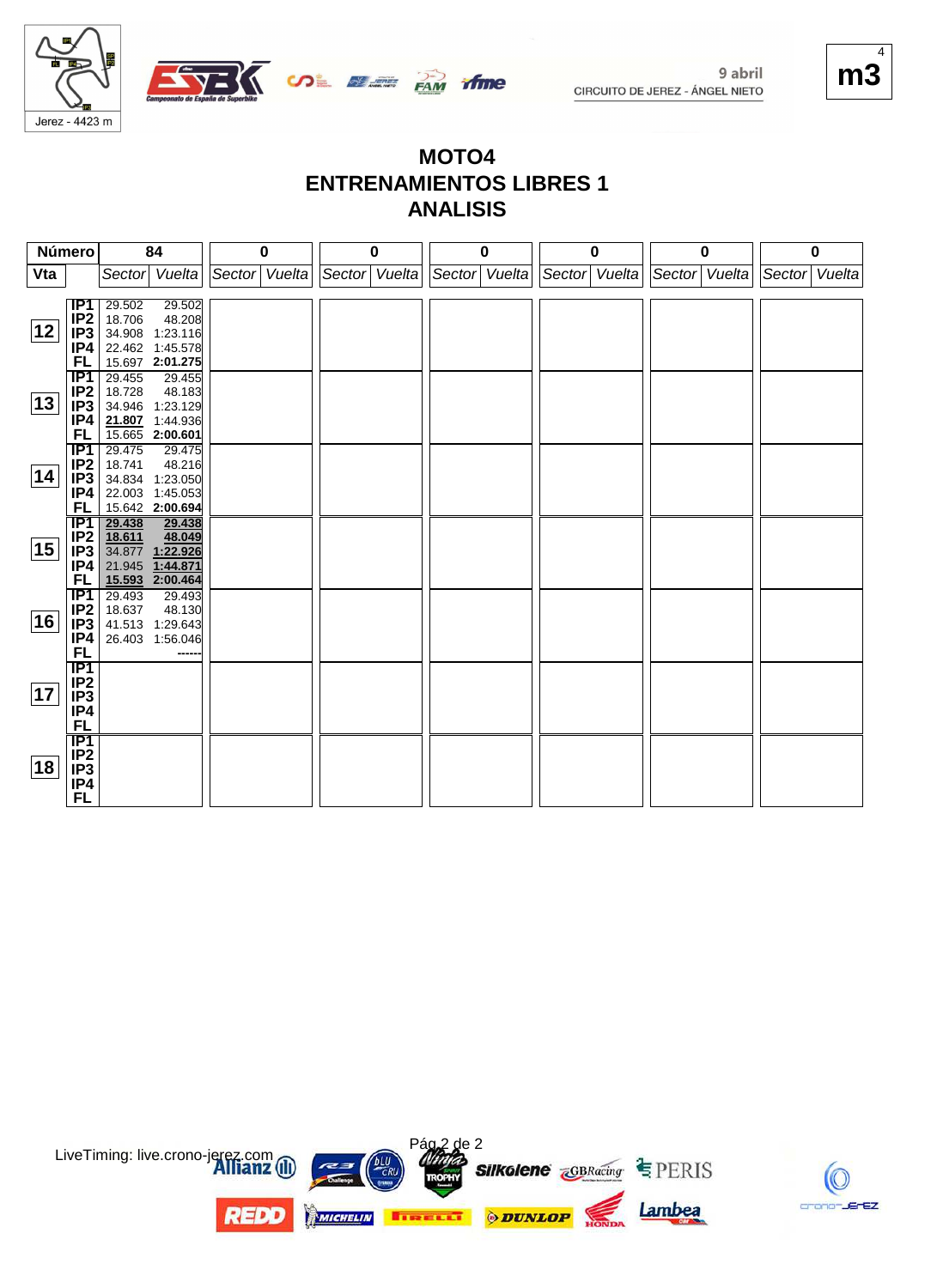





### **MOTO4 ENTRENAMIENTOS LIBRES 1 40 MEJORES VUELTAS**

time

| <b>Dorsal</b>           | <b>Piloto</b>     | <b>Nat</b> | Equipo                      | Maq.         | Hora     | <b>Vuelta</b>  | Tiempo   |
|-------------------------|-------------------|------------|-----------------------------|--------------|----------|----------------|----------|
| 45                      | Alex LONGARELA    | <b>ESP</b> | <b>IGAXTEAM</b>             | <b>BEON</b>  | 11:46:07 | $\overline{7}$ | 1:59.515 |
| 45                      | Alex LONGARELA    | <b>ESP</b> | <b>IGAXTEAM</b>             | <b>BEON</b>  | 12:01:33 | 12             | 1:59.562 |
| 45                      | Alex LONGARELA    | <b>ESP</b> | <b>IGAXTEAM</b>             | <b>BEON</b>  | 12:11:33 | 17             | 1:59.776 |
| 45                      | Alex LONGARELA    | <b>ESP</b> | <b>IGAXTEAM</b>             | <b>BEON</b>  | 12:03:33 | 13             | 1:59.908 |
| 45                      | Alex LONGARELA    | <b>ESP</b> | <b>IGAXTEAM</b>             | <b>BEON</b>  | 12:09:33 | 16             | 1:59.978 |
| 45                      | Alex LONGARELA    | <b>ESP</b> | <b>IGAXTEAM</b>             | <b>BEON</b>  | 11:59:34 | 11             | 2:00.078 |
| 45                      | Alex LONGARELA    | <b>ESP</b> | <b>IGAXTEAM</b>             | <b>BEON</b>  | 11:44:08 | 6              | 2:00.105 |
| 45                      | Alex LONGARELA    | <b>ESP</b> | <b>IGAXTEAM</b>             | <b>BEON</b>  | 12:05:33 | 14             | 2:00.127 |
| 45                      | Alex LONGARELA    | <b>ESP</b> | <b>IGAXTEAM</b>             | <b>BEON</b>  | 12:07:33 | 15             | 2:00.210 |
| 84                      | Lorenzo GUYAU     | FRA        | <b>TECH SOLUTIONS</b>       | <b>BEON</b>  | 12:07:42 | 15             | 2:00.464 |
| 45                      | Alex LONGARELA    | <b>ESP</b> | <b>IGAXTEAM</b>             | <b>BEON</b>  | 11:42:08 | 5              | 2:00.512 |
| 49                      | Izan RODRIGUEZ    | <b>ESP</b> | <b>ETGRACING</b>            | <b>BEON</b>  | 12:10:59 | 17             | 2:00.564 |
| 84                      | Lorenzo GUYAU     | <b>FRA</b> | <b>TECH SOLUTIONS</b>       | <b>BEON</b>  | 12:03:41 | 13             | 2:00.601 |
| 45                      | Alex LONGARELA    | <b>ESP</b> | <b>IGAXTEAM</b>             | <b>BEON</b>  | 11:57:33 | 10             | 2:00.691 |
| 84                      | Lorenzo GUYAU     | FRA        | <b>TECH SOLUTIONS</b>       | <b>BEON</b>  | 12:05:42 | 14             | 2:00.694 |
| 45                      | Alex LONGARELA    | <b>ESP</b> | <b>IGAXTEAM</b>             | <b>BEON</b>  | 11:40:07 | 4              | 2:00.800 |
| $\overline{\mathbf{r}}$ | Beñat FERNANDEZ   | <b>ESP</b> | AUSTIN RACING VHC LIQUI MOL | <b>CORSE</b> | 12:02:06 | 9              | 2:00.888 |
| 49                      | Izan RODRIGUEZ    | <b>ESP</b> | <b>ETGRACING</b>            | <b>BEON</b>  | 12:08:58 | 16             | 2:00.894 |
| 49                      | Izan RODRIGUEZ    | <b>ESP</b> | <b>ETGRACING</b>            | <b>BEON</b>  | 11:37:36 | 3              | 2:00.927 |
| 84                      | Lorenzo GUYAU     |            | FRA TECH SOLUTIONS          | <b>BEON</b>  | 11:44:06 | 6              | 2:01.015 |
| 84                      | Lorenzo GUYAU     |            | FRA TECH SOLUTIONS          | <b>BEON</b>  | 11:46:07 | $\overline{7}$ | 2:01.055 |
| 12                      | Adriano DONOSO    | <b>ESP</b> | FIFTY MOTORSPORT            | <b>BEON</b>  | 11:49:42 | 8              | 2:01.186 |
| 12                      | Adriano DONOSO    | <b>ESP</b> | FIFTY MOTORSPORT            | <b>BEON</b>  | 11:47:40 | $\overline{7}$ | 2:01.220 |
| 12                      | Adriano DONOSO    | <b>ESP</b> | FIFTY MOTORSPORT            | <b>BEON</b>  | 11:51:43 | 9              | 2:01.245 |
| 84                      | Lorenzo GUYAU     | <b>FRA</b> | <b>TECH SOLUTIONS</b>       | <b>BEON</b>  | 12:01:40 | 12             | 2:01.275 |
| 84                      | Lorenzo GUYAU     | <b>FRA</b> | <b>TECH SOLUTIONS</b>       | <b>BEON</b>  | 11:59:39 | 11             | 2:01.346 |
| $\overline{7}$          | Beñat FERNANDEZ   | <b>ESP</b> | AUSTIN RACING VHC LIQUI MOL | <b>CORSE</b> | 12:00:05 | 8              | 2:01.350 |
| 69                      | Fernando BUJOSA   | <b>ESP</b> | MIGUEL OLIVEIRA FAN CLUB RA | <b>BEON</b>  | 12:02:49 | 12             | 2:01.366 |
| 33                      | Enzo HOARAU       | <b>ESP</b> | <b>JEG RACING</b>           | <b>BEON</b>  | 12:03:34 | 13             | 2:01.413 |
| 69                      | Fernando BUJOSA   | <b>ESP</b> | MIGUEL OLIVEIRA FAN CLUB RA | <b>BEON</b>  | 12:04:51 | 13             | 2:01.413 |
| 49                      | Izan RODRIGUEZ    | <b>ESP</b> | <b>ETGRACING</b>            | <b>BEON</b>  | 12:02:49 | 13             | 2:01.480 |
| 12                      | Adriano DONOSO    | <b>ESP</b> | FIFTY MOTORSPORT            | <b>BEON</b>  | 11:45:39 | 6              | 2:01.498 |
| 33                      | Enzo HOARAU       | <b>ESP</b> | <b>JEG RACING</b>           | <b>BEON</b>  | 12:09:40 | 16             | 2:01.529 |
| 84                      | Lorenzo GUYAU     |            | FRA TECH SOLUTIONS          | <b>BEON</b>  | 11:42:05 | 5              | 2:01.553 |
| 33                      | Enzo HOARAU       | <b>ESP</b> | <b>JEG RACING</b>           | <b>BEON</b>  | 12:07:38 | 15             | 2:01.567 |
| 17                      | Pedro ALOMAR      | <b>ESP</b> | <b>IGAXTEAM</b>             | <b>BEON</b>  | 11:57:35 | 8              | 2:01.583 |
| 49                      | Izan RODRIGUEZ    | <b>ESP</b> | <b>ETGRACING</b>            | <b>BEON</b>  | 12:04:51 | 14             | 2:01.707 |
| 45                      | Alex LONGARELA    | <b>ESP</b> | <b>IGAXTEAM</b>             | <b>BEON</b>  | 11:38:06 | 3              | 2:01.809 |
| 8                       | Nikola MIROSLAVOV | <b>BUL</b> | <b>METMOTORINGRACING</b>    |              | 12:10:27 | 18             | 2:01.906 |
| 69                      | Fernando BUJOSA   | <b>ESP</b> | MIGUEL OLIVEIRA FAN CLUB RA | <b>BEON</b>  | 11:45:51 | $\overline{7}$ | 2:01.925 |



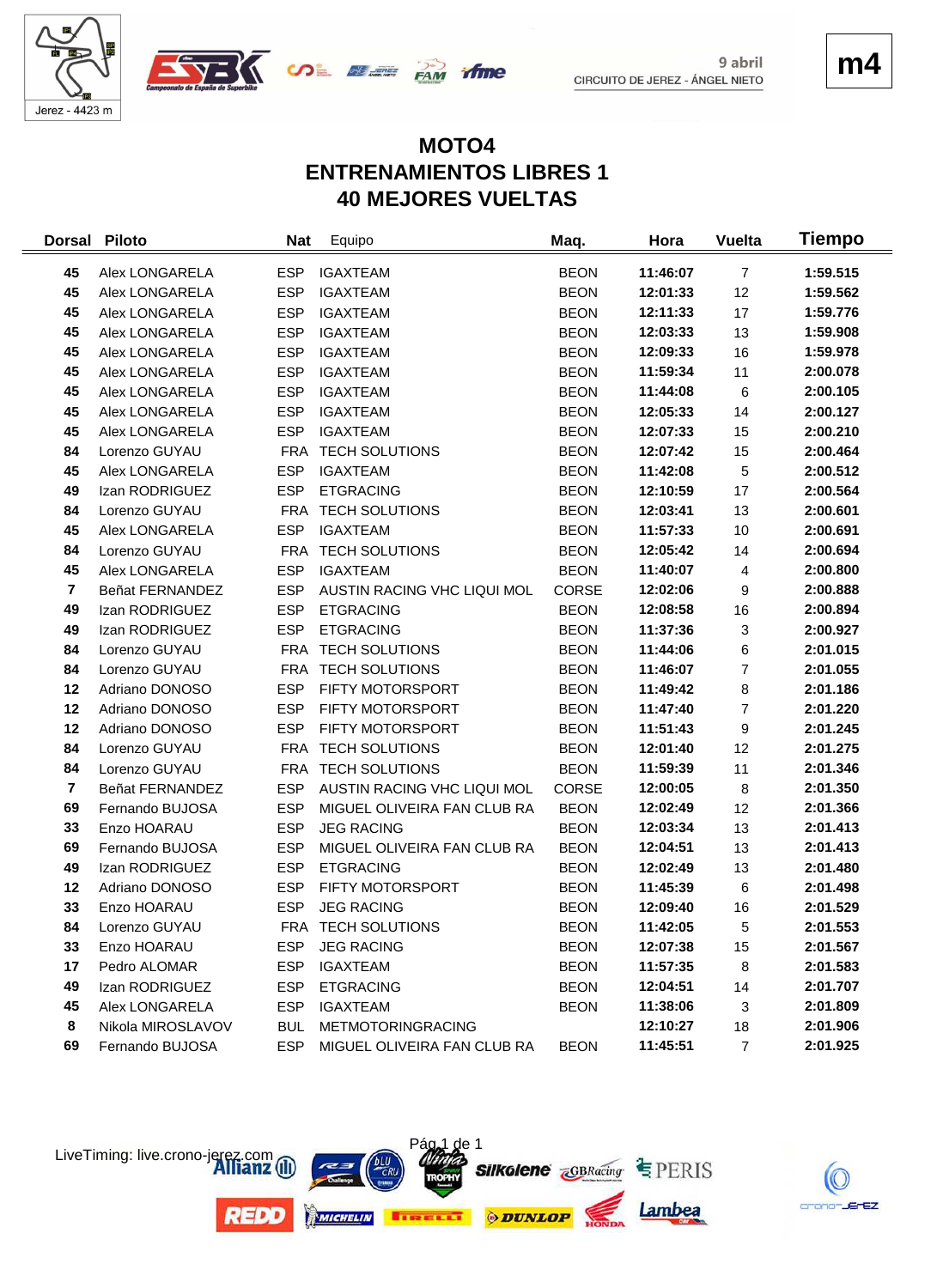



## **m5**

#### **MOTO4 ENTRENAMIENTOS LIBRES 1 TOP CINCO VUELTAS**

|   | <b>Piloto</b>                |            | Nat Equipo                        |          |          | <b>Top Five Laps</b> |          |          |
|---|------------------------------|------------|-----------------------------------|----------|----------|----------------------|----------|----------|
|   |                              |            |                                   |          |          |                      |          |          |
|   | 45 Alex LONGARELA            | <b>ESP</b> | <b>IGAXTEAM</b>                   | 1:59.515 | 1:59.562 | 1:59.776             | 1:59.908 | 1:59.978 |
|   | 84 Lorenzo GUYAU             | FRA        | <b>TECH SOLUTIONS</b>             | 2:00.464 | 2:00.601 | 2:00.694             | 2:01.015 | 2:01.055 |
|   | 49 Izan RODRIGUEZ            | <b>ESP</b> | <b>ETGRACING</b>                  | 2:00.564 | 2:00.894 | 2:00.927             | 2:01.480 | 2:01.707 |
| 7 | Beñat FERNANDEZ              | <b>ESP</b> | AUSTIN RACING VHC LIQUI MOLY      | 2:00.888 | 2:01.350 | 2:02.213             | 2:02.457 | 2:02.458 |
|   | 12 Adriano DONOSO            | <b>ESP</b> | <b>FIFTY MOTORSPORT</b>           | 2:01.186 | 2:01.220 | 2:01.245             | 2:01.498 | 2:02.823 |
|   | 69 Fernando BUJOSA           | <b>ESP</b> | MIGUEL OLIVEIRA FAN CLUB RACI     | 2:01.366 | 2:01.413 | 2:01.925             | 2:02.058 | 2:02.281 |
|   | 33 Enzo HOARAU               | <b>ESP</b> | <b>JEG RACING</b>                 | 2:01.413 | 2:01.529 | 2:01.567             | 2:02.374 | 2:03.135 |
|   | 17 Pedro ALOMAR              | <b>ESP</b> | <b>IGAXTEAM</b>                   | 2:01.583 | 2:01.949 | 2:02.029             | 2:02.035 | 2:02.054 |
| 8 | Nikola MIROSLAVOV            | <b>BUL</b> | METMOTORINGRACING                 | 2:01.906 | 2:02.217 | 2:02.606             | 2:02.795 | 2:02.821 |
|   | 65 Izan CURIA                | <b>ESP</b> | TEAM CURIA SEMILLA AZTECA         | 2:02.190 | 2:02.838 | 2:03.508             | 2:03.543 | 2:03.578 |
|   | <b>70 laroslav KARPUSHIN</b> | RUS.       | AUSTIN RACING VHC LIQUI MOLY      | 2:02.229 | 2:02.608 | 2:03.142             | 2:03.202 | 2:03.316 |
|   | <b>10 Afonso DUARTE</b>      |            | POR MIGUEL OLIVEIRA FAN CLUB RACI | 2:02.444 | 2:02.532 | 2:02.535             | 2:02.570 | 2:02.639 |
|   | 71 Carlos CANO               | <b>ESP</b> | <b>H43 TEAM NOBBY</b>             | 2:02.788 | 2:02.890 | 2:03.040             | 2:03.158 | 2:03.181 |
|   | 26 Alejandra FERNANDEZ       | <b>ESP</b> |                                   | 2:03.577 | 2:03.596 | 2:03.920             | 2:03.971 | 2:04.071 |
|   | 46 Alvaro LUCAS              | <b>ESP</b> | <b>MRE TALENT</b>                 | 2:03.740 | 2:04.386 | 2:04.429             | 2:04.436 | 2:04.990 |
|   | 72 Pio GABRIEL               | <b>ESP</b> | <b>JEG RACING BRS</b>             | 2:03.804 | 2:03.936 | 2:04.452             | 2:04.738 | 2:04.745 |
| 5 | Miguel BERNAL                | <b>ESP</b> | BERNAL RACING TEAM                | 2:03.830 | 2:05.173 | 2:05.498             | 2:05.689 | 2:05.768 |
|   | 48 Andres GARCIA             | <b>ESP</b> | <b>TEAM SPN-EMACOMPETICION</b>    | 2:04.199 | 2:04.250 | 2:04.443             | 2:04.586 | 2:04.863 |
|   | 22 Jose L TORRALBA           | <b>ESP</b> | <b>C.D TORRACING</b>              | 2:04.232 | 2:04.600 | 2:04.893             | 2:04.923 | 2:04.996 |
|   | 77 Kerman D MARTINEZ         | <b>ESP</b> | <b>CUNA DE CAMPEONES</b>          | 2:05.312 | 2:05.441 | 2:05.727             | 2:05.736 | 2:05.899 |
|   | 66 Joel MORA                 | <b>ESP</b> | QRG MOTOR RACING                  | 2:06.239 | 2:06.434 | 2:06.823             | 2:06.969 | 2:07.054 |
|   | 35 Jose E ZAMUDIO            |            | MEX TEAM CURIA SEMILLA AZTECA     | 2:07.722 | 2:08.390 | 2:08.430             | 2:08.518 | 2:08.835 |



crono-JErEZ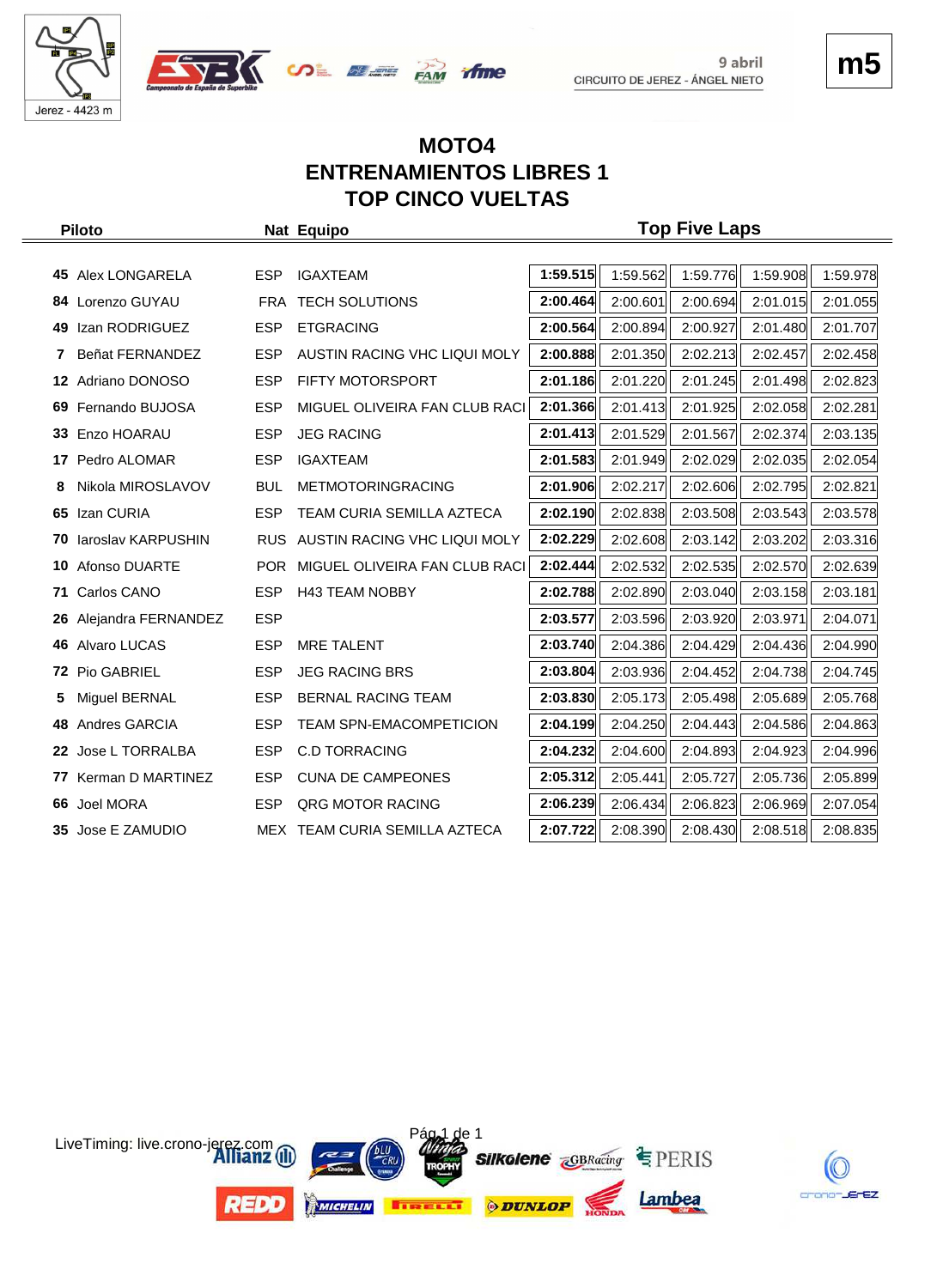



**m6**

#### **MOTO4 ENTRENAMIENTOS LIBRES 1 40 MEJORES VELOCIDADES MÁXIMAS**

time

| <b>Dorsal</b>  | <b>Piloto</b>      | <b>Nat</b> | Equipo                          | Maq.         | Hora     | <b>Vuelta</b>  | Vmax  |
|----------------|--------------------|------------|---------------------------------|--------------|----------|----------------|-------|
| 84             | Lorenzo GUYAU      |            | FRA TECH SOLUTIONS              | <b>BEON</b>  | 11:58:26 | 10             | 168,0 |
| $\overline{7}$ | Beñat FERNANDEZ    | <b>ESP</b> | AUSTIN RACING VHC LIQUI MOL     | <b>CORSE</b> | 12:10:40 | 10             | 168,0 |
| 84             | Lorenzo GUYAU      |            | FRA TECH SOLUTIONS              | <b>BEON</b>  | 12:08:30 | 15             | 167,5 |
| 49             | Izan RODRIGUEZ     | <b>ESP</b> | <b>ETGRACING</b>                | <b>BEON</b>  | 11:38:24 | $\mathbf{3}$   | 167,3 |
| 84             | Lorenzo GUYAU      |            | FRA TECH SOLUTIONS              | <b>BEON</b>  | 12:06:30 | 14             | 167,2 |
| 65             | Izan CURIA         | <b>ESP</b> | TEAM CURIA SEMILLA AZTECA       |              | 11:42:30 | 5              | 167,2 |
| 84             | Lorenzo GUYAU      |            | FRA TECH SOLUTIONS              | <b>BEON</b>  | 11:34:45 | 1              | 166,8 |
| 72             | Pio GABRIEL        | <b>ESP</b> | <b>JEG RACING BRS</b>           | <b>BEON</b>  | 11:42:32 | 5              | 166,8 |
| 84             | Lorenzo GUYAU      |            | FRA TECH SOLUTIONS              | <b>BEON</b>  | 12:00:27 | 11             | 166,7 |
| 65             | Izan CURIA         | <b>ESP</b> | TEAM CURIA SEMILLA AZTECA       |              | 11:46:37 | $\overline{7}$ | 166,3 |
| 84             | Lorenzo GUYAU      |            | FRA TECH SOLUTIONS              | <b>BEON</b>  | 12:02:28 | 12             | 166,2 |
| 65             | Izan CURIA         | <b>ESP</b> | TEAM CURIA SEMILLA AZTECA       |              | 12:10:47 | 14             | 166,0 |
| 10             | Afonso DUARTE      | <b>POR</b> | MIGUEL OLIVEIRA FAN CLUB RA     | <b>BEON</b>  | 11:38:25 | 3              | 165,8 |
| 17             | Pedro ALOMAR       | <b>ESP</b> | <b>IGAXTEAM</b>                 | <b>BEON</b>  | 11:36:23 | $\overline{c}$ | 165,8 |
| 49             | Izan RODRIGUEZ     | <b>ESP</b> | <b>ETGRACING</b>                | <b>BEON</b>  | 11:32:17 | 0              | 165,7 |
| 17             | Pedro ALOMAR       | <b>ESP</b> | <b>IGAXTEAM</b>                 | <b>BEON</b>  | 11:38:25 | 3              | 165,7 |
| 45             | Alex LONGARELA     | <b>ESP</b> | <b>IGAXTEAM</b>                 | <b>BEON</b>  | 12:08:21 | 15             | 165,7 |
| 84             | Lorenzo GUYAU      | <b>FRA</b> | <b>TECH SOLUTIONS</b>           | <b>BEON</b>  | 12:04:29 | 13             | 165,5 |
| 69             | Fernando BUJOSA    | <b>ESP</b> | MIGUEL OLIVEIRA FAN CLUB RA     | <b>BEON</b>  | 11:38:24 | 3              | 165,4 |
| 45             | Alex LONGARELA     | <b>ESP</b> | <b>IGAXTEAM</b>                 | <b>BEON</b>  | 12:10:21 | 16             | 165,4 |
| 84             | Lorenzo GUYAU      |            | FRA TECH SOLUTIONS              | <b>BEON</b>  | 11:38:51 | 3              | 165,3 |
| 71             | Carlos CANO        | <b>ESP</b> | H43 TEAM NOBBY                  | <b>BEON</b>  | 11:42:33 | 5              | 165,3 |
| 69             | Fernando BUJOSA    | <b>ESP</b> | MIGUEL OLIVEIRA FAN CLUB RA     | <b>BEON</b>  | 11:34:20 | 1              | 165,2 |
| 71             | Carlos CANO        | <b>ESP</b> | <b>H43 TEAM NOBBY</b>           | <b>BEON</b>  | 11:36:24 | 2              | 165,2 |
| 17             | Pedro ALOMAR       | <b>ESP</b> | <b>IGAXTEAM</b>                 | <b>BEON</b>  | 11:32:17 | 0              | 165,1 |
| 33             | Enzo HOARAU        | <b>ESP</b> | <b>JEG RACING</b>               | <b>BEON</b>  | 12:04:23 | 13             | 165,1 |
| 17             | Pedro ALOMAR       | <b>ESP</b> | <b>IGAXTEAM</b>                 | <b>BEON</b>  | 12:08:44 | 13             | 165,1 |
| 10             | Afonso DUARTE      |            | POR MIGUEL OLIVEIRA FAN CLUB RA | <b>BEON</b>  | 11:44:34 | 6              | 165,0 |
| 10             | Afonso DUARTE      | <b>POR</b> | MIGUEL OLIVEIRA FAN CLUB RA     | <b>BEON</b>  | 11:36:22 | $\overline{2}$ | 165,0 |
| 71             | Carlos CANO        | <b>ESP</b> | <b>H43 TEAM NOBBY</b>           | <b>BEON</b>  | 12:07:27 | 14             | 165,0 |
| 71             | Carlos CANO        | <b>ESP</b> | <b>H43 TEAM NOBBY</b>           | <b>BEON</b>  | 11:34:22 | $\mathbf{1}$   | 164,9 |
| 65             | Izan CURIA         | <b>ESP</b> | TEAM CURIA SEMILLA AZTECA       |              | 12:06:40 | 12             | 164,9 |
| 84             | Lorenzo GUYAU      |            | FRA TECH SOLUTIONS              | <b>BEON</b>  | 11:36:48 | $\overline{c}$ | 164,8 |
| 17             | Pedro ALOMAR       | <b>ESP</b> | <b>IGAXTEAM</b>                 | <b>BEON</b>  | 11:54:20 | 6              | 164,8 |
| 8              | Nikola MIROSLAVOV  | <b>BUL</b> | METMOTORINGRACING               |              | 12:09:14 | 17             | 164,8 |
| 33             | Enzo HOARAU        | <b>ESP</b> | <b>JEG RACING</b>               | <b>BEON</b>  | 12:02:21 | 12             | 164,6 |
| 33             | Enzo HOARAU        | <b>ESP</b> | <b>JEG RACING</b>               | <b>BEON</b>  | 12:06:25 | 14             | 164,6 |
| 10             | Afonso DUARTE      | <b>POR</b> | MIGUEL OLIVEIRA FAN CLUB RA     | <b>BEON</b>  | 11:42:32 | 5              | 164,5 |
| 12             | Adriano DONOSO     | <b>ESP</b> | FIFTY MOTORSPORT                | <b>BEON</b>  | 11:35:58 | 2              | 164,5 |
| 70             | laroslav KARPUSHIN |            | RUS AUSTIN RACING VHC LIQUI MOL | CORSE        | 12:09:13 | 14             | 164,5 |